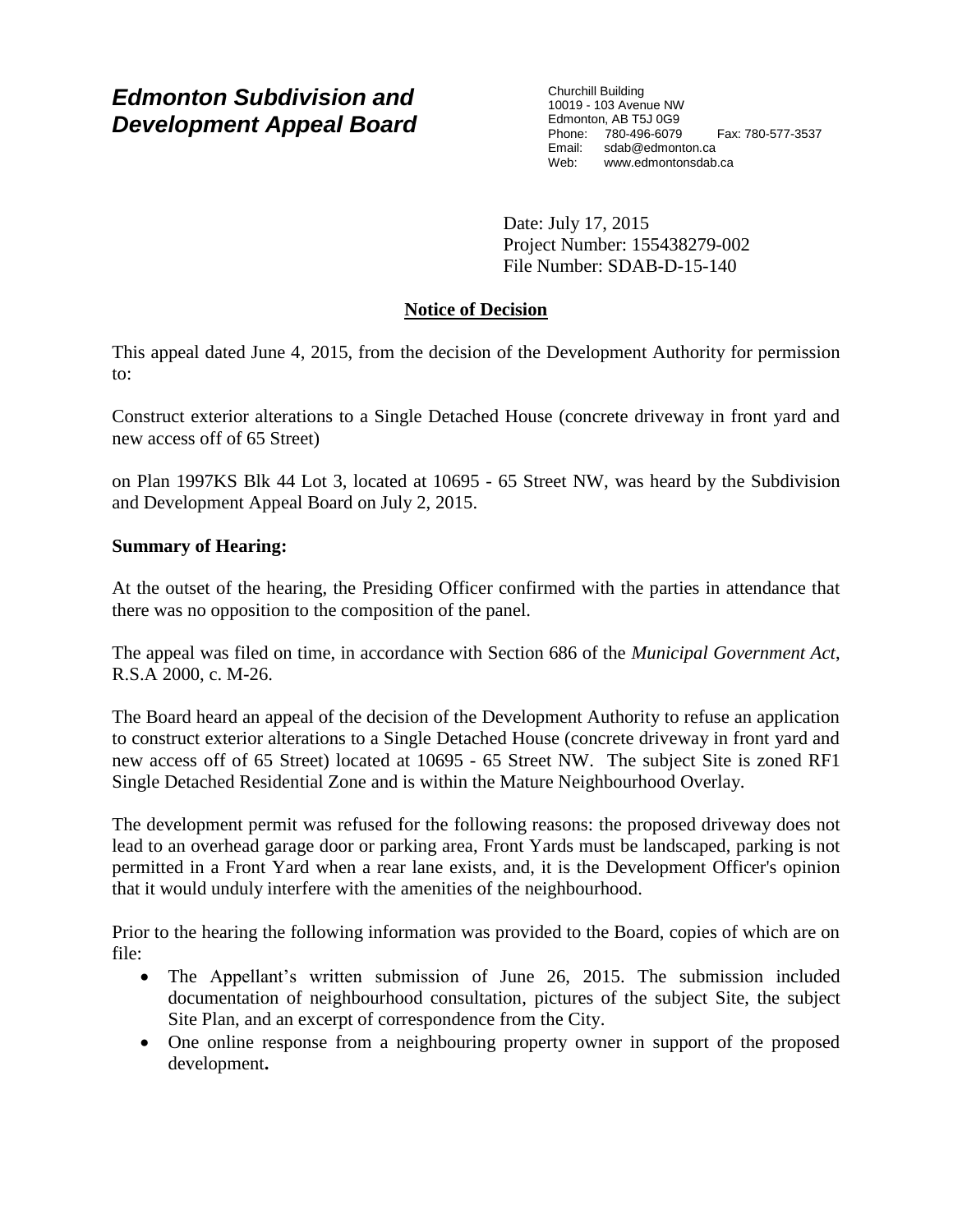The Board heard from Mr. Ball, the Appellant, who made the following points:

- 1. The proposed development is to reinstate the front Driveway to allow access to the carport, not to enable parking in the Front Yard.
- 2. The letter from Sustainable Development indicates that the attached carport was originally approved with the Principal Dwelling.
- 3. At some point in time, the carport was enclosed on the front and side by the previous property owners without the proper permits.
- 4. The enclosure consists of framing and siding. The walls are not structural.
- 5. He is willing to remove the front wall to facilitate vehicular access to the carport.
- 6. Between 25% and 30% of the houses on the block, including the immediately adjacent property, have front vehicular access to a carport, garage, or driveway pad. Three of the four adjacent lots to the north have front and back vehicular access.
- 7. The letter he received from the City notes that the he has an approved carport so he should be able to use it as a carport.
- 8. He spoke to several neighbours and received no opposition to the proposed Driveway.
- 9. Several houses in the area have front access driveways with carports. Some have parking pads in their Front Yards.
- 10. The property is located at a T-intersection with bus stops on both sides of the street. He is concerned that if he parks his vehicle on the street it will get damaged by vehicles making U–turns in front of his house.
- 11. He intends to build a Garage Suite in the future and the carport will alleviate any parking issues arising from additional parking requirements for a Garage Suite.

In response to questions by the Board, Mr. Ball provided the following information:

- **1.** He purchased the home in the summer of 2013 from the original owners, who bought it in 1957. The curbs were restored approximately 4 years ago so he cannot tell if there was a curb cut or front vehicular access.
- 2. He identified nine houses in the immediate area that have front or flanking access to carports, garages, or driveway pads.
- 3. He expects nothing less than a condition that the portion of the front wall of the house outlined in red in his submission be removed to restore the vehicular access to the approved carport.
- 4. He confirmed that he has a contractor in place to remove the wall in front of the carport. He intends to replace the siding of the Principal Dwelling and restore the carport at the same time.

The Board then heard from Mr. Lee, representing Sustainable Development, who made the following points:

- 1. The Development Officer who refused the application for a development permit no longer works for Sustainable Development.
- 2. If this development is approved, the Appellant will be required to get an approval from Transportation Services for a curb cut.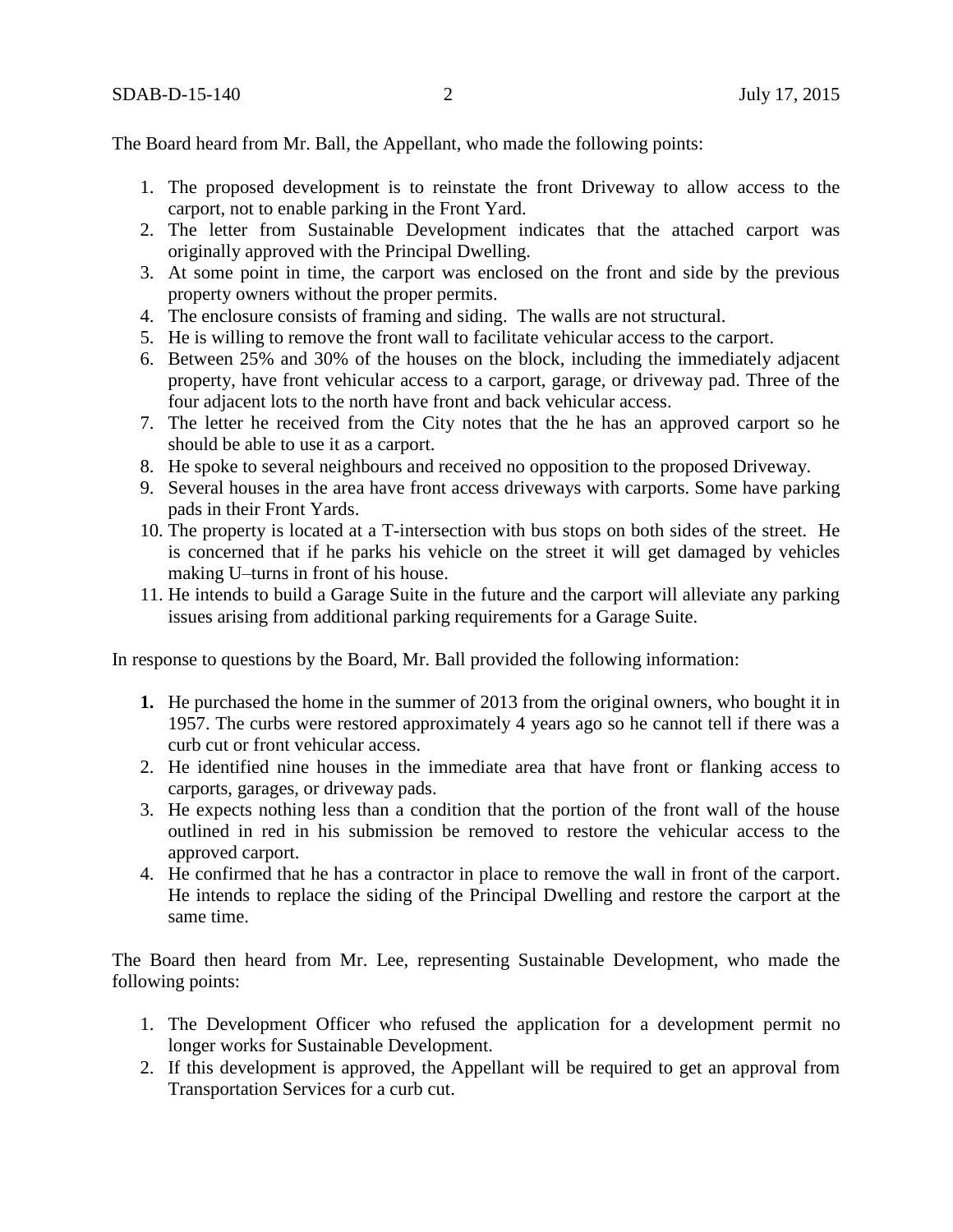- 3. He disagrees with the Appellant that there are safety concerns with on-street parking at the T-intersection. In his view, backing out of the front Driveway will cause safety concerns.
- 4. Currently there is neither a carport, nor access to a parking space on the subject Site.
- 5. There is enough room at the rear of the property to park six vehicles should a Garage Suite be constructed on the Site.
- 6. The development permit application was refused because there is currently no opening to the carport, and because a curb cut was not approved by Transportation Services.

In response to questions by the Board, Mr. Lee provided the following information:

- 1. A permit and approval for a curb cut will be required.
- 2. A carport was approved by the City for the subject Site, but he was uncertain if the original approved carport had vehicular access from the front or the rear of the property or any vehicular access at all.
- 3. Based on the relative distances shown in the site plan, he agrees that front vehicular access to the carport was more likely to have existed than rear vehicular access.
- 4. The determination of percentage of lots with front or flanking vehicular access was based on the entire blockface, which stretches past the lane to the North. He has no issue with the Appellant's evidence concerning existing vehicular access to lots in the immediate vicinity.
- 5. He agrees that if a portion of the front wall of the Principal Dwelling was removed, the area would become a carport consistent with the original development permit.
- 6. A variance was not granted as there is no hardship to the Appellant given that there is sufficient space for on-site parking at the rear of the property.

In rebuttal, Mr. Ball made the following points:

- 1. He believes the carport was originally accessed from the front street. The photos and Site Plan he submitted show cement steps at the rear of the carport which facilitate access to the back door of the Principal Dwelling. The cement steps appear to have been constructed at the same time as the cement pad in the carport. These steps prevent vehicular access to the carport from the rear of the property.
- 2. The existing garage is non-conforming and situated too close to the house. Any new garage would have to be relocated to comply with the bylaw. Therefore, there would not be adequate parking for six vehicles at the rear of the property if a Garage Suite was built.
- 3. He is aware that he has to contact Transportation Services to apply and pay for a curb cut.
- 4. He is willing to use a City contractor or one of his own to get a curb cut.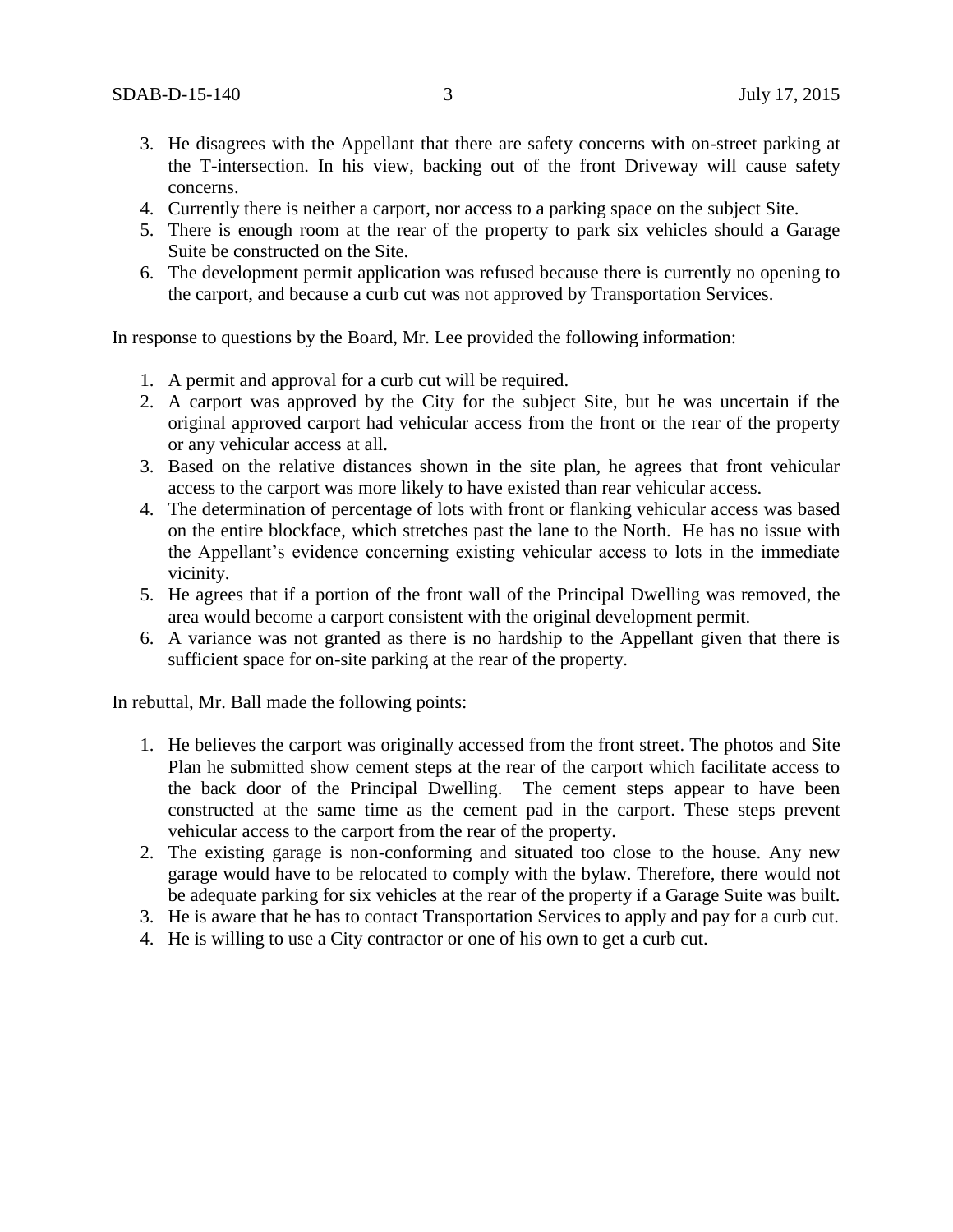## **Decision:**

The appeal is ALLOWED and the decision of the Development Authority is REVOKED. The development is GRANTED as applied for to the Development Authority, subject to the following CONDITION:

1. The portion of the front wall of the Principal Dwelling located directly in front of the concrete pad previously approved as a carport and outlined in red in the picture submitted by the Appellant must be removed and the exterior of the Principal Dwelling unit restored to provide direct vehicular access to the carport from 65<sup>th</sup> Street.

In granting the development the following variances to the *Edmonton Zoning Bylaw* are allowed:

1. The Board waives Section 814.3(10)(c) which provides that regardless of whether a Site has existing vehicular access from the front or flanking public roadway, there shall be no such access where an abutting Lane exists, and fewer than 50% of principal Dwellings on the blockface have vehicular access from the front or flanking roadway.

### **Reasons for Decision:**

The Board finds the following:

- 1. The proposed development is Accessory to a Permitted Use, Single Detached House, in the RF1 Single Detached Residential Zone.
- 2. Based on the evidence submitted, there are a variety of configurations of Garages and carports, Driveways and vehicular accesses in the immediate area.
- 3. Some nearby lots have Parking Areas located in their Front Yards which do not lead to either a carport or a Garage.
- 4. The Board notes the Development Authority took no issue with the Appellant's evidence concerning the existence of front and flanking vehicular access in the area and accepts the Appellant's evidence that:
	- a. approximately 25-30% of lots on the blockface have front vehicular access;
	- b. two of the three lots immediately adjacent to the north of the subject Site and the two lots directly across  $65<sup>th</sup>$  Street from the subject Site have front or flanking vehicular access; and,
	- c. within the immediate area along  $65<sup>th</sup>$  Street, nine properties have front or flanking vehicular access.
- 5. Therefore, the Board concludes front or flanking vehicular access is typical of the immediate area regardless of rear access.
- 6. Based on the evidence submitted, a carport attached to the north end of the Principal Dwelling was approved on the subject Site. This attached carport was subsequently enclosed by the previous owner without a development permit.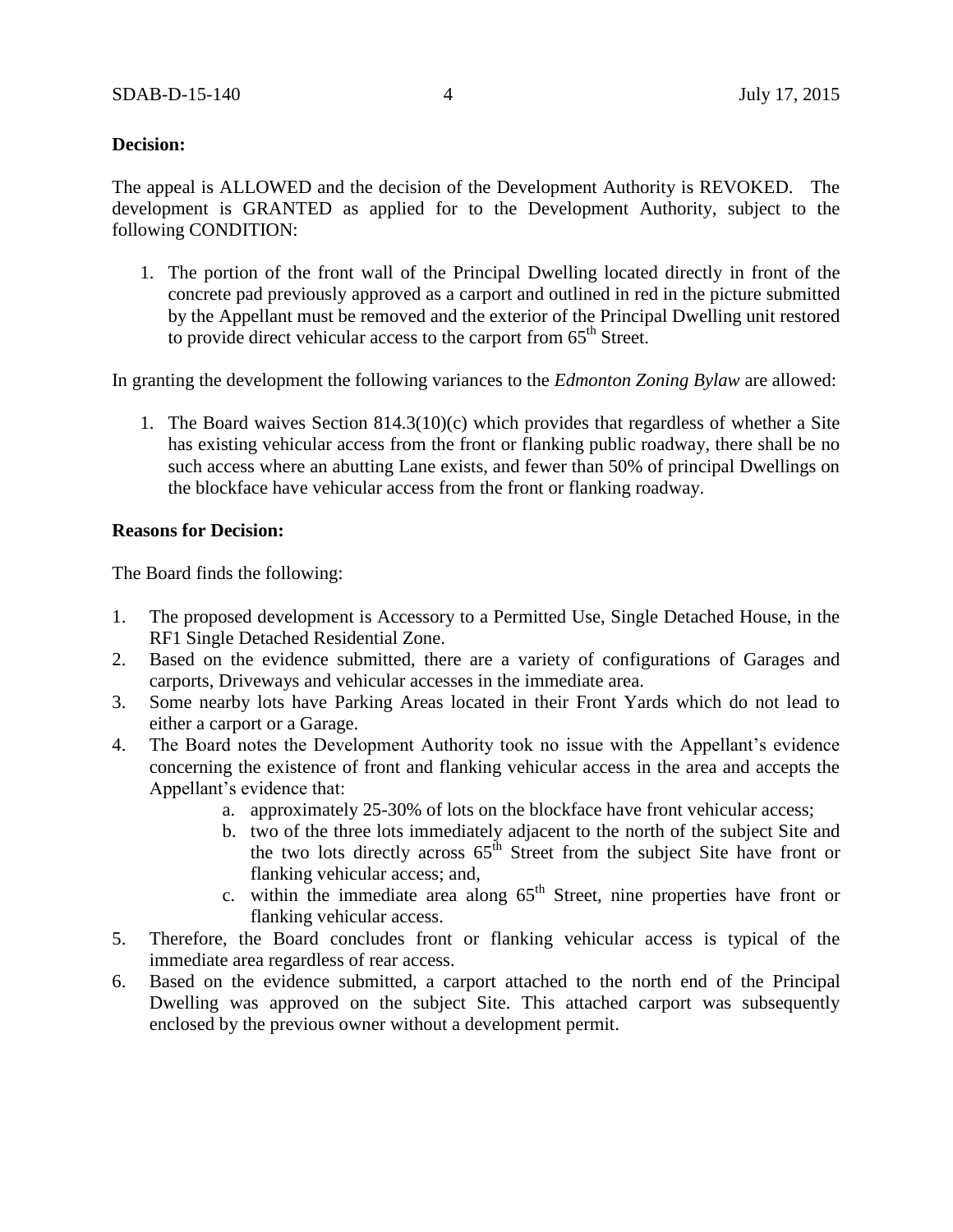- 7. Based on the evidence submitted, it is more likely than not that the approved carport incorporated vehicular access from the front off of  $65<sup>th</sup>$  street due to the location of cement steps leading to the rear door of the Principal Dwelling and the distances to the carport from the Front and Rear Lot Lines.
- 8. The Appellant is agreeable to the condition imposed by the Board that a portion of the front wall be removed from the Principal Dwelling to restore direct vehicular access to the carport.
- 9. With the imposition of this condition, the Board finds that the proposed development:
	- a. complies with the meaning of "Driveway" in Section 6.1(26) as it provides access for vehicles from a public roadway to a Parking Area (the carport);
	- b. does not fall under the definition of "Parking Area" in Section 6.1(69) which expressly excludes Driveways;
	- c. complies with Section 54.1(4) as it leads directly from the roadway to the Parking Area (the carport);
	- d. complies with the requirement in Section  $54.2(2)(e)(i)$  that parking spaces, not including Driveways, not be located within a Front Yard; and,
	- e. as shown in the Site Plan, leaves ample area in the Front Yard for landscaping to comply with the requirements for landscaping in Section 55.4(1).
- 10. Accordingly, the Board finds no need to grant variances regarding these sections of the Bylaw.
- 11. The Board also notes that the Appellant has complied with the obligation under Section 814.1 to consult with his neighbours and has received support for the proposed front Driveway:
	- a. the Appellant received no negative feedback during this consultation;
	- b. nine neighbouring property owners within the 60-metre notification zone indicated they had no objection to the proposed development.
	- c. one of the nine sent an online response of support to the Board; and,
	- d. four of the nine indicated that the Appellant should be allowed a front access driveway given that a number of other neighbours currently have front and rear vehicular access.
- 12. No letters of opposition were received by the Board and no neighbours appeared in person to oppose the proposed development.
- 13. There were mixed submissions about safety of on-site versus off-street parking in front of the subject Site. The Development Authority suggested at the hearing that front vehicular access at a T-intersection may raise safety concerns. The Appellant indicated concerns over on-street parking which would be alleviated by front vehicular access to the carport. The Board notes that this issue was not listed as a reason for refusal of the development permit, nor was it mentioned as a concern in the written submission from Transportation Services, which indicated access to the Front Yard would not be granted due to existing access to the on-site rear Garage and to recent reconstruction of the adjacent sidewalk, curb and gutter.
- 14. The Board's decision in no way relieves the Appellant from the need to obtain approval from Transportation Services for a curb cut as that issue is beyond the authority of the Board.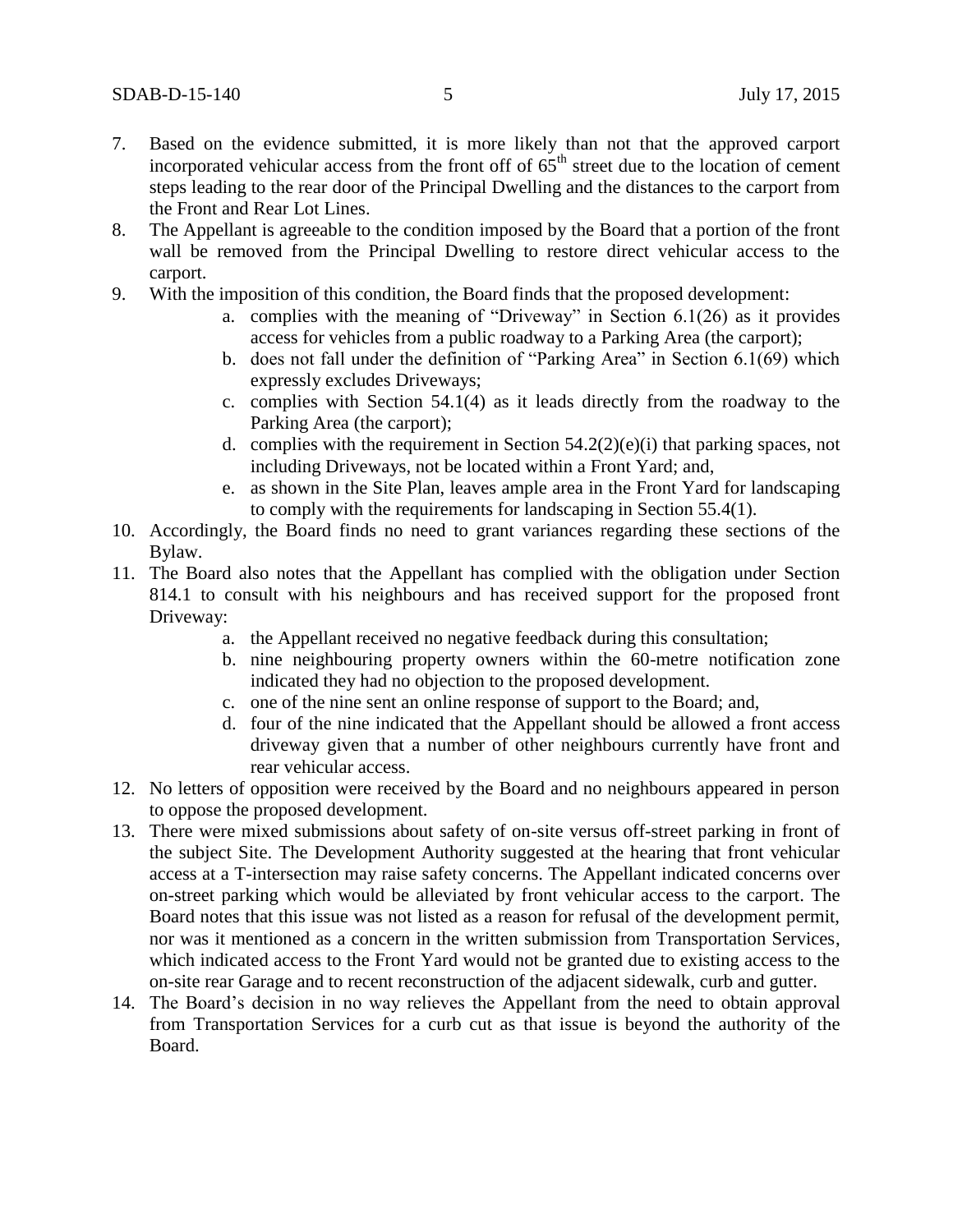15. Based on the above, it is the opinion of the Board that the proposed development would not unduly interfere with the amenities of the neighbourhood, nor materially interfere with or affect the use, enjoyment or value of neighbouring parcels of land.

### **Important Information for the Applicant/Appellant**

- 1. This is not a Building Permit. A Building Permit must be obtained separately from Sustainable Development, located on the  $5<sup>th</sup>$  Floor, 10250 – 101 Street, Edmonton.
- 2. Obtaining a Development Permit does not relieve you from complying with:
	- a) the requirements of the *Edmonton Zoning Bylaw*, insofar as those requirements have not been relaxed or varied by a decision of the Subdivision and Development Appeal Board,
	- b) the requirements of the *Alberta Safety Codes Act*,
	- c) the *Alberta Regulation 204/207 – Safety Codes Act – Permit Regulation*,
	- d) the requirements of any other appropriate federal, provincial or municipal legislation,
	- e) the conditions of any caveat, covenant, easement or other instrument affecting a building or land.
- 3. When an application for a Development Permit has been approved by the Subdivision and Development Appeal Board, it shall not be valid unless and until any conditions of approval, save those of a continuing nature, have been fulfilled.
- 4. A Development Permit will expire in accordance to the provisions of Section 22 of the *Edmonton Zoning Bylaw, Bylaw 12800*, as amended.
- 5. This decision may be appealed to the Alberta Court of Appeal on a question of law or jurisdiction under Section 688 of the *Municipal Government Act*, R.S.A. 2000, c. M-26. If the Subdivision and Development Appeal Board is served with notice of an application for leave to appeal its decision, such notice shall operate to suspend the Development Permit.
- 6. When a decision on a Development Permit application has been rendered by the Subdivision and Development Appeal Board, the enforcement of that decision is carried out by the Sustainable Development Department, located on the 5th Floor, 10250 – 101 Street, Edmonton.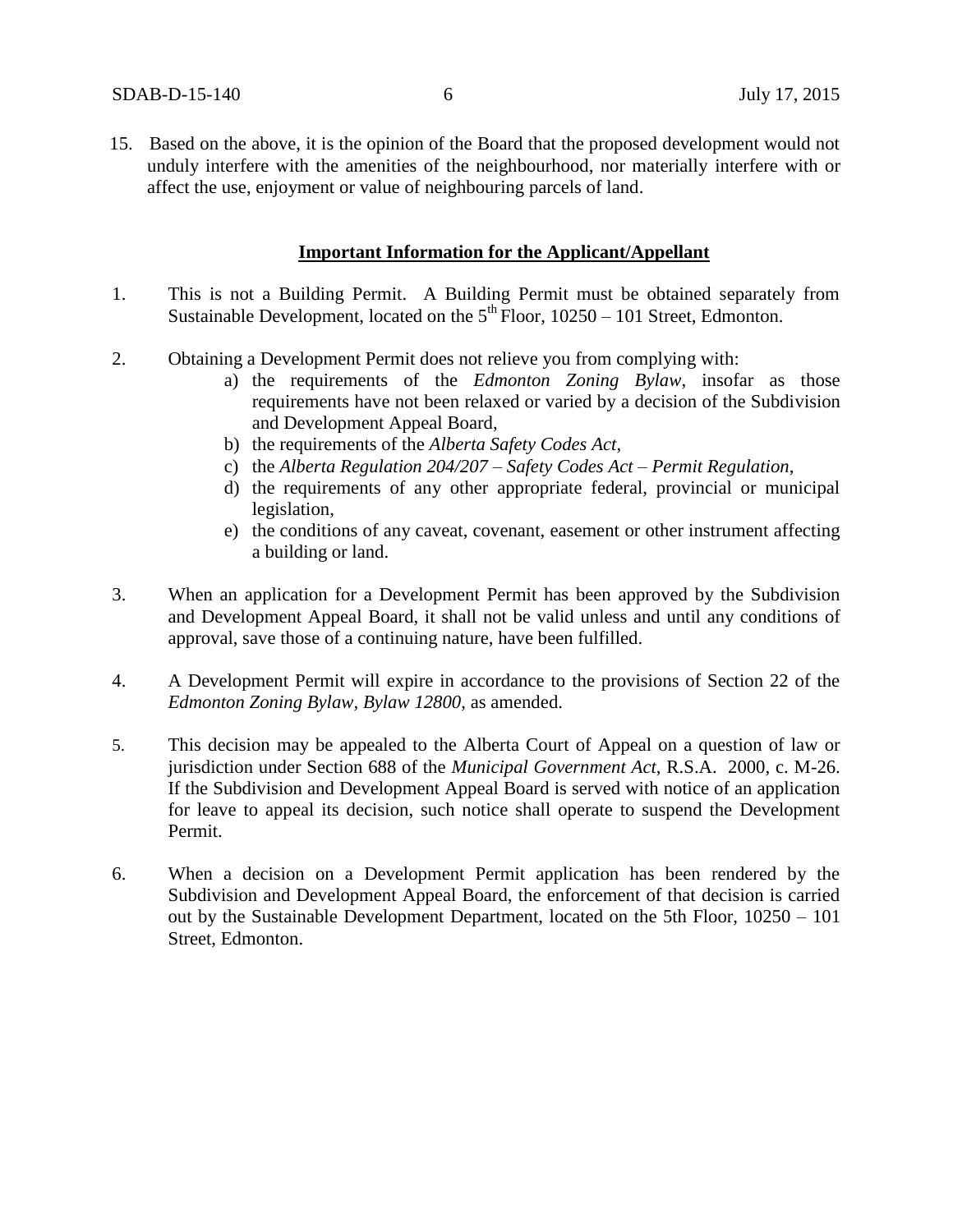*NOTE: The City of Edmonton does not conduct independent environmental checks of land within the City. If you are concerned about the stability of this property for any purpose, you should conduct your own tests and reviews. The City of Edmonton, when issuing a development permit, makes no representations and offers no warranties as to the suitability of the property for any purpose or as to the presence or absence of any environmental contaminants on the property.*

> Ms. K. Cherniawsky, Presiding Officer Subdivision and Development Appeal Board

cc: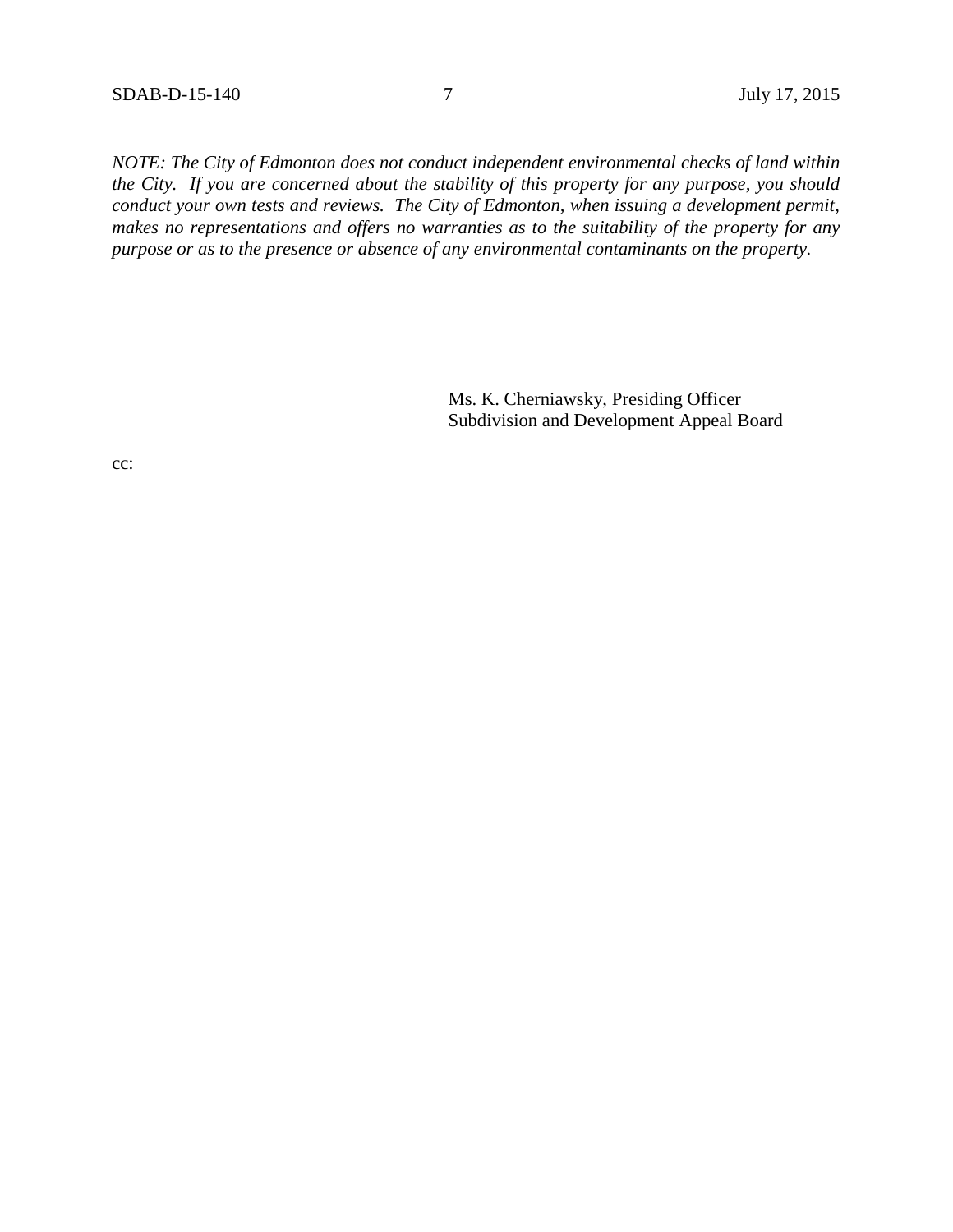# *Edmonton Subdivision and Development Appeal Board*

Churchill Building 10019 - 103 Avenue NW Edmonton, AB T5J 0G9 Phone: 780-496-6079 Fax: 780-577-3537 Email: sdab@edmonton.ca<br>Web: www.edmonton.ca Web: www.edmontonsdab.ca

Date: July 17, 2015 Project Number: 145296516-016 File Number: SDAB-D-15-141

# **Notice of Decision**

This appeal dated June 5, 2015, from the decision of the Development Authority for permission to:

Construct a rear uncovered deck (3.10m x 6.4m @ 4.3m in Height)

on Plan 1324395 Unit 11, located at 52 - Sylvancroft Lane NW, was heard by the Subdivision and Development Appeal Board on July 2, 2015.

## **Summary of Hearing:**

At the outset of the appeal hearing, the Presiding Officer confirmed with the parties in attendance that there was no opposition to the composition of the panel.

The appeal was filed on time, in accordance with Section 686 of the *Municipal Government Act*, R.S.A 2000, c. M-26.

At the outset of the hearing, the Presiding Officer requested all new submissions and materials from all parties and indicated that the Board would recess for a short time to review the items which were marked as Exhibits.

The Board heard an appeal of the decision of the Development Authority to refuse an application to construct a rear uncovered deck (3.10m x 6.4m @ 4.3m in Height), located at 52 – Sylvancroft Lane NW. The subject Site is zoned RF3 Small Scale Infill Development Zone and located within the Mature Neighbourhood Overlay.

The development permit was refused because of an excess in the maximum allowable projection of a Platform Structure into the Rear Setback and an excess in the maximum allowable Site Coverage for Semi-detached Housing.

Prior to the hearing the following information was provided to the Board, copies of which are on file:

- A submission from the Appellant, dated June 5, 2015.
- A submission dated July 1, 2015, from a neighbouring property owner, including e-mails, letters and a photo.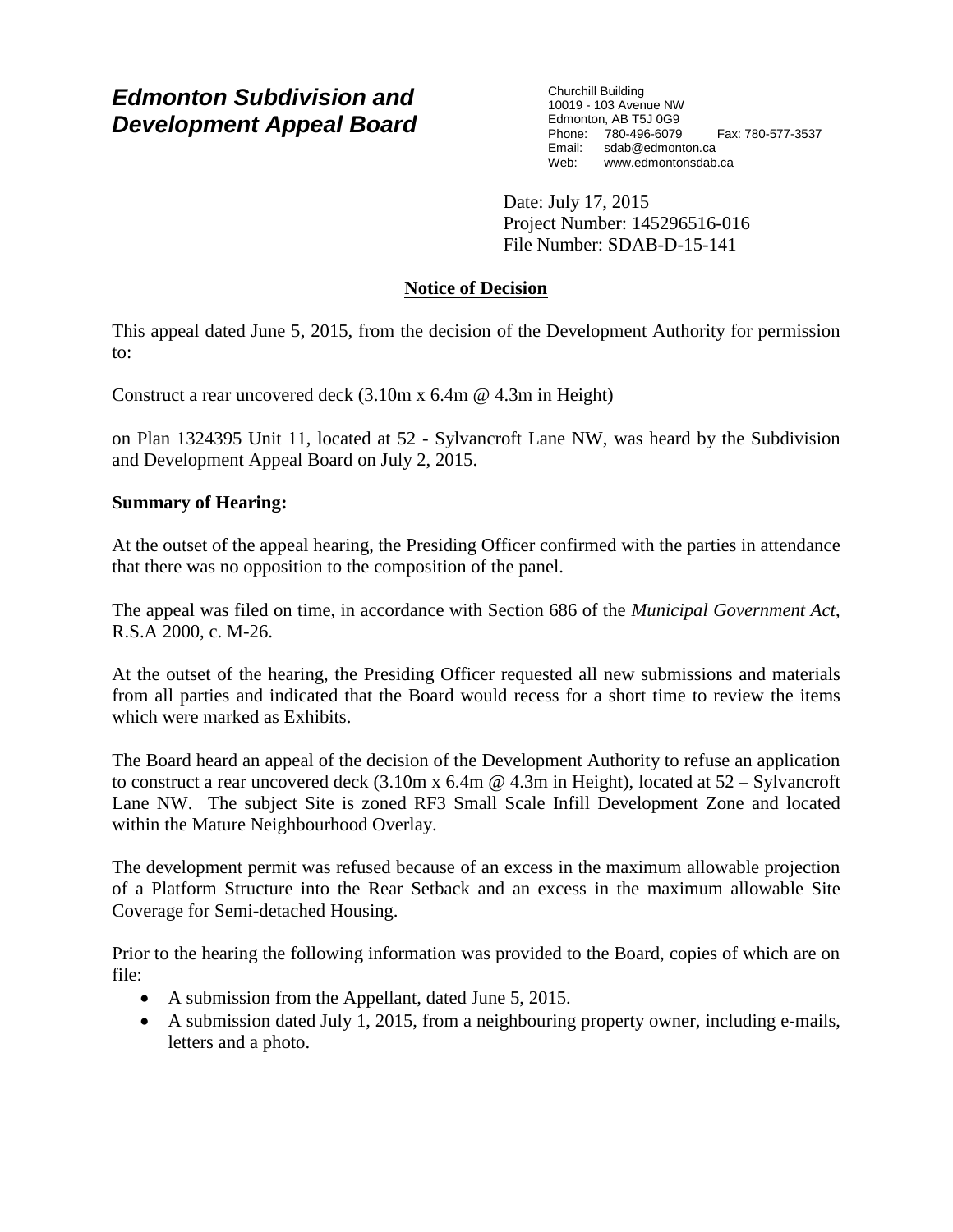To resolve apparent ambiguities in the Development Officer's written submission and in the Minor Development Permit dated January 30, 2014, the Board heard first from Mr. Booth, representing Sustainable Development, who answered questions from the Board:

- 1. Another Development Officer reviewed the initial application for a Semi-detached House Development and issued the 2014 Minor Development Permit. Mr. Booth had discussions with that Development Officer, but did not have notes on those discussions.
- 2. Mr. Booth personally reviewed the 2015 application for a deck permit currently before the Board under this appeal.
- 3. He corrected an error at page 1 of his written submission. He intended it to read: "On January 30, 2014 the Semi-detached House was approved. Prior to the approval, the Development Officer informed the applicant that the 3.10 m x 6.40 m rear uncovered deck did not comply with the regulations of the Edmonton Zoning Bylaw and that it would **not** be included as part of the part of the approval for the Semi-detached House." [Edit emphasized]
- 4. At page 1 of the 2014 Minor Development Permit under the heading "Scope of Permit" the scope of items applied for are listed and include a 3.10 m x 6.40 m rear balcony (the "Deck").
- 5. The first condition on page 2 of the 2014 Minor Development Permit lists the items that have been authorized for construction. The Deck is not listed in this condition.
- 6. In the approved and stamped Site Plan included in his written submission, the Deck is marked "Balcony" and circled in red ink. The following is also noted: "3.1m x 6.4m Balcony Not included in DP approval."
- 7. He confirmed that other approved elevations include the Deck and have no notations excluding the Deck.
- 8. He understood that at the time of decision, the Development Officer had a conversation with the Appellant. During this conversation, the Development Officer confirmed that the Deck was not included in the 2014 Minor Development Permit.
- 9. In sum, the Appellant applied for the Deck, but it was not approved in the 2014 Minor Development Permit.
- 10. With the deletion of the Deck, the application complied with all development regulations under the *Edmonton Zoning Bylaw*, including the Rear Setback required under the Mature Neighbourhood Overlay. Therefore the permit was processed as a Class A development.
- 11. The 2014 Minor Development Permit and the approved site plans and elevations were returned to the Appellant in due course.
- 12. Construction of the Deck proceeded without a development permit.
- 13. The application for the 2014 Minor Development Permit was reviewed using the subject Site and the adjacent Site to the north, which contains the other half of the Semi-detached House.
- 14. The 2015 Deck Application was reviewed in the context of the subject Site only.
- 15. He clarified that the minimum Rear Setback for the Principal Dwelling is 16 metres (40% of a base figure of 39.9 metres) from the property line and that Section 44.3(a) permits Platform Structures to project up to 2.0 metres into a required Setback. The minimum Rear Setback to the Platform Structure for the subject Site is therefore 14 metres. The proposed Rear Setback to the Platform Structure is 12.5 metres, which would require a 1.5-metre variance in Section 44.3(a).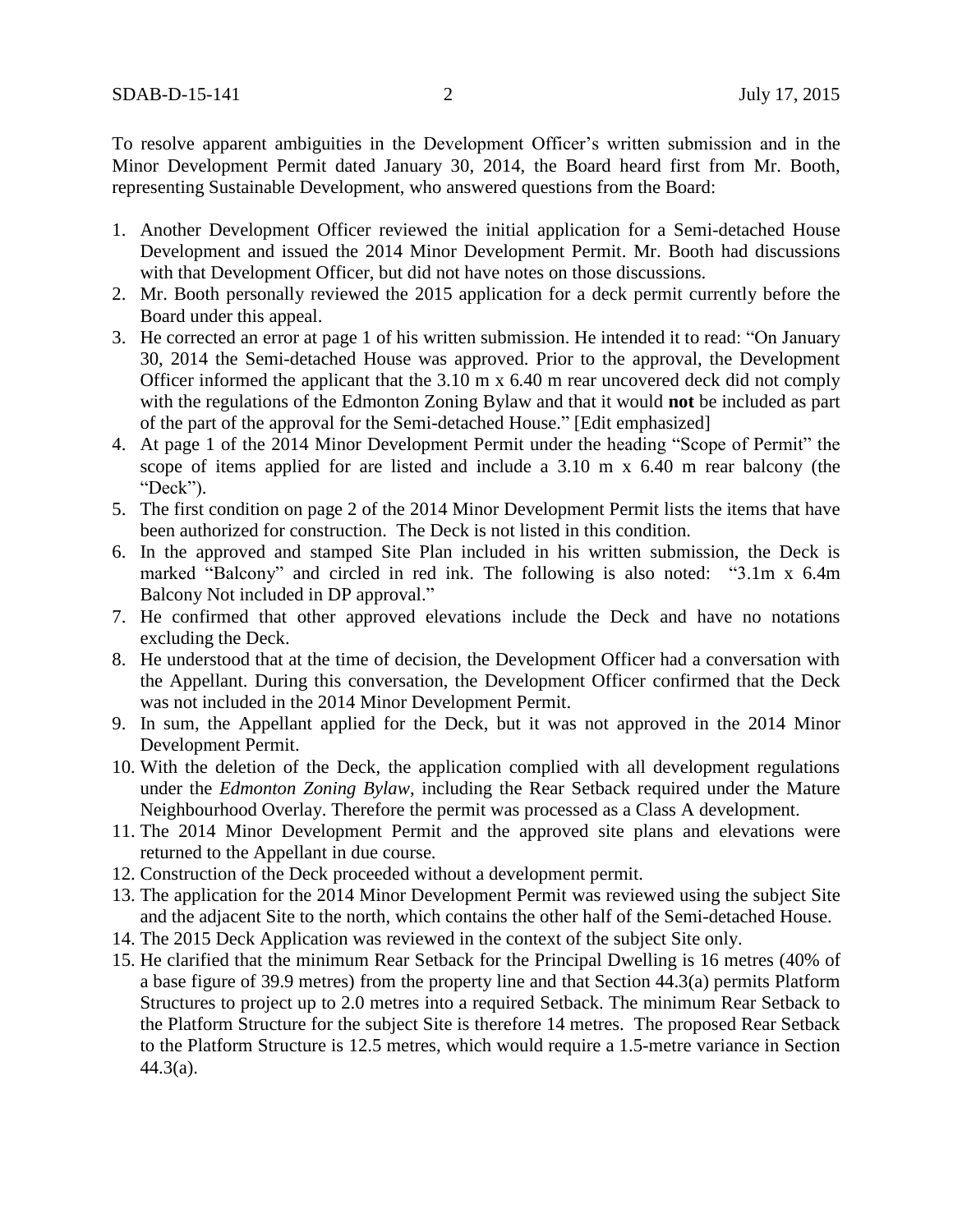- 16. The maximum Site Coverage allowed on the subject Site is 42%. With the addition of the Deck, the proposed Site Coverage is 42.76% and involves a 0.76% variance to Section  $140.4(10)(d)$ .
- 17. As no variances are required to any of the regulations contained in the Mature Neighbourhood Overlay for the proposed development, Section 814.3(23) does not apply and community consultation is not required.

The Board then heard from Mr. Thompson, representing the Appellant, The House Company Ltd. Mr. Thompson made the following points:

- 1. With respect to the 2014 Minor Development Permit for the Semi-detached House:
	- a. He recalls receiving a phone call from the Development Officer in January, 2014, during which the Development Officer said that she could not approve the Deck. He does not recall whether she indicated that the Deck would require a separate development permit.
	- b. The 2014 Minor Development Permit was approved as a Class A permit on January 30, 2014.
	- c. The Deck was specifically listed in the "Scope of Permit" on page one of the issued 2014 Minor Development Permit. He took "Scope of Permit" to mean scope of what had been approved.
	- d. Scope of Permit is not the same as Scope of Application, Scope of Permit means scope of what is approved. Scope of Application means scope of what is applied for.
	- e. He did not receive the Building Permit and stamped plans until August 20, 2014.
	- f. There was a red notation on the stamped Site Plan only. There was an approval stamp below the balcony area on the South Elevation drawing and no comparable red notation. Photos of elevations submitted by the Appellant were referenced in the hearing and marked Exhibit "F".
	- g. He saw the red notation, reviewed the entire 2014 Minor Development Permit, and concluded the Deck was included based on Page 1.
	- h. Page 2 of the 2014 Minor Development Permit does not expressly prohibit the Deck, it was just not mentioned. In his mind, the City had neglected to include the Deck in the list on Page 2.
	- i. The same list (including the Deck) that appears under Scope of Permit in the 2014 Minor Development Permit also appeared under Scope of Application in the approved Building Permit under "Scope of Application."
	- j. For the reasons listed above, he thought he had an approved permit for the Deck and proceeded to build the Semi-detached House and Deck.
- 2. He was informed in March, 2015, that there was no permit for the Deck as it was not included in the 2014 Minor Development Permit.
- 3. He felt the Deck was previously included in the 2014 Permit, but agreed to make the 2015 Deck Application anyways.
- 4. The application for the 2014 Minor Development Permit was assessed using the full Semidetached House and the full lot, while the 2015 Deck Application was assessed using the half lot and the South half of the Semi-detached House.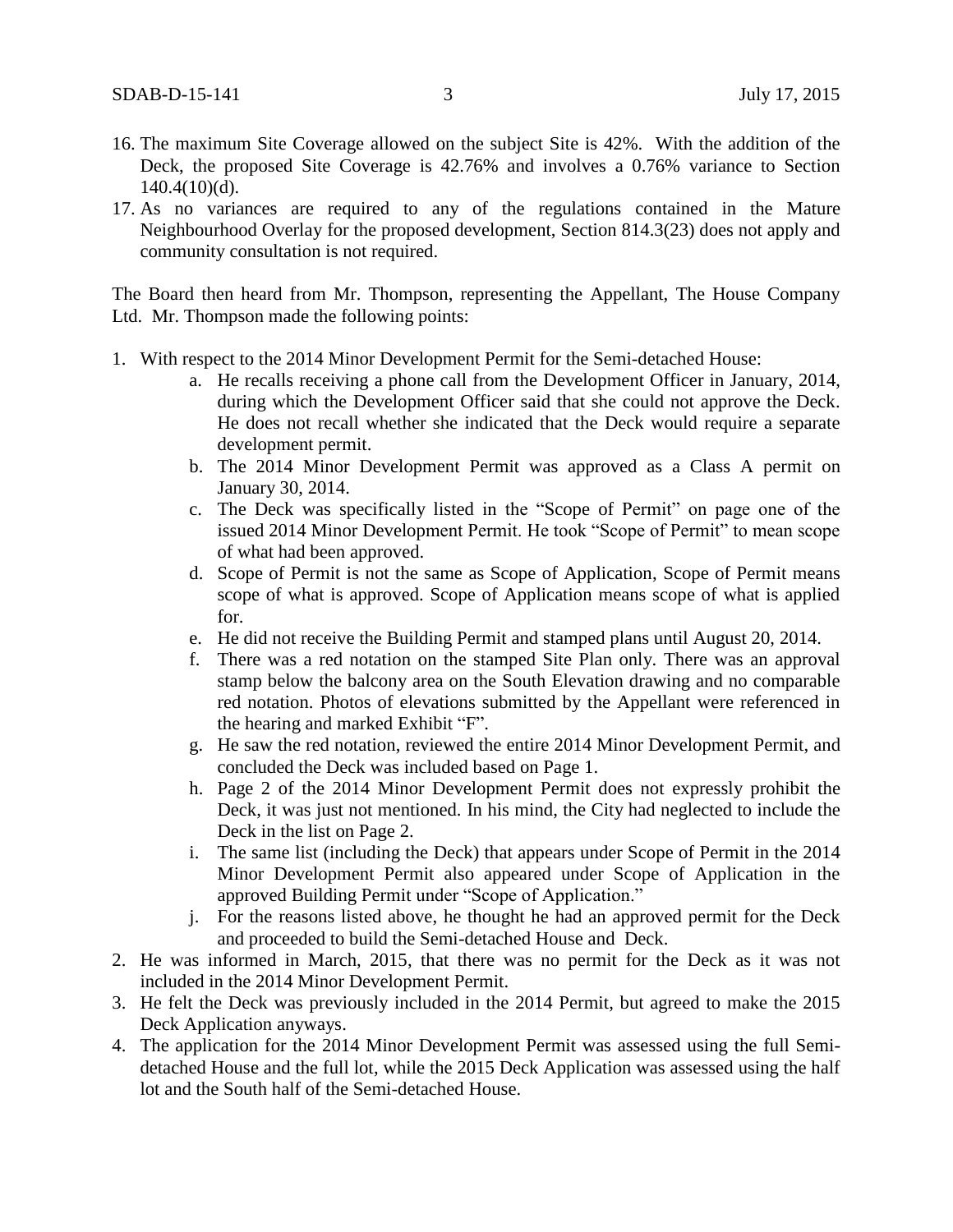- 5. The 2015 Deck Application was refused because of an excess projection into the Rear Setback and an excess in the maximum allowable Site Coverage.
- 6. In 2014, Site Coverage for the total development including the Deck was calculated to be 39% of the total lot. In 2015, using the subject Site only, the maximum allowed Site Coverage is 42% and 42.76% is requested. In his view, this excess of approximately 2 metres squared is insignificant.
- 7. He contacted Sustainable Development and confirmed that the Setback should be to the closest point. If you use the single lot this distance is 15.74 metres and15.76 metres exist.
- 8. The Deck can project 2.0 metres into that Setback and they are asking for 3.1 metres which exceeds the allowable projection by 1.1 metres and not 1.5 metres as suggested by the Development Authority.
- 9. Due to inaccuracies in the 2014 Minor Development Permit, the Appellant believed he had a right to build the Deck. The Board should therefore overturn the Development Officer's decision and grant the Development Permit for the Deck.

The Board then heard from Mr. Hupfer, the property owner, who made the following points:

- 1. The Deck has been an integral part of the house since the original design. It is located off the living room. He intends to use it in the summer months as a living space and eating area.
- 2. He wants privacy just as much as the neigbouring property owners do.
- 3. He will provide Landscaping, including trees, once construction is complete.
- 4. Subject to contrary advice from an arbourist, he wishes to preserve the trees on the subject Site.
- 5. Existing trees on the neighbouring properties should also provide some form of privacy.

Mr. Hupfer and Mr. Thompson made the following points:

- 1. The Deck was designed to be 3.0 metres wide to allow room for outdoor dining and a livable space.
- 2. There will be a 24-inch-high parapet wall with an 18-inch railing on the top along the Deck.
- 3. The photo provided by the neighours of the Deck and construction scaffolding creates the impression that the Deck imposes on the adjacent property. However, there are trees between the balcony and the neighbour's property, therefore, the photo was taken from the subject Site and not from the neighbour's property. The photo is therefore not an accurate representation of the view from the neighbour's property.
- 4. The aerial photo of the neighbourhood (Exhibit "B") shows a mass of foliage mainly on the adjacent property. This demonstrates that the privacy concerns are not legitimate.
- 5. To counter the suggestion that people on the Deck will look into adjacent properties, the Appellant provided photographs (Exhibit "A") which show various outward sightlines toward the adjacent properties from different vantage points (within the semi-detached House, at a point on the Deck 2.0 metres from the east wall of the semi-detached House and from a point on the Deck 3.0 metres from the east wall of the semi-detached House).
- 6. These photos show that the trees on the subject Site and those on the neighbouring properties provide a privacy barrier. The required variance to Section 44(3)(a) would therefore not make a material difference in sightlines to adjacent properties to the east.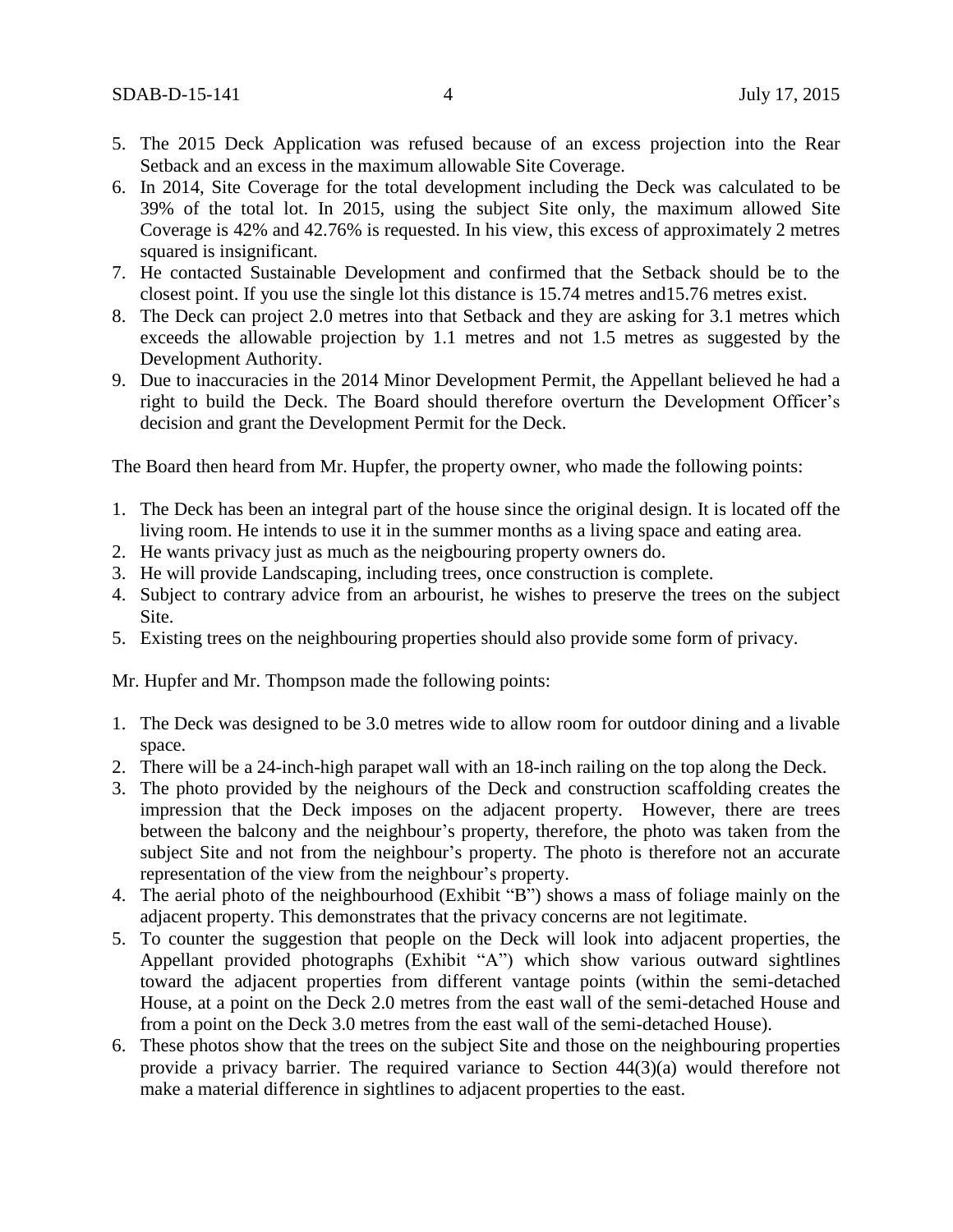- 7. The property owner wants to preserve the trees on the subject Site and is agreeable to adding landscaping and trees to the property as a condition of approval of the Deck.
- 8. The map they submitted shows Rear Setbacks and the distances between the proposed development and the houses along 127 Street (Exhibit "B").
- 9. The nearest House is on the adjacent property to the northeast. The owners of this property have no objections to the proposed development.
- 10. The Fields own the adjacent property shown to the southeast. Their House is the next closest at 21.42 metres from the Rear Lot Line, so there is 34 metres between the two houses (Exhibit "B")
- 11. The map shows that most of the houses along the street to the east would not comply with the Rear Setback currently required under the Mature Neighbourhood Overlay (Exhibit "B")
- 12. As shown on another submitted map, the demolished House previously located on the Site was even closer to the neighbouring properties to the east and included a second floor bathroom with glass solarium (Exhibit "B").
- 13. The requested variances will not create privacy, sun shadowing, or massing issues for adjacent neighbours.
- 14. Due to pending litigation concerning another property, past conflicts over other developments on Sylvancroft Lane, and the concern that they might have to perform community consultation, the Appellant and the property owners performed a community consultation in May, 2015, with the property owners on 127 Street and the properties west of the subject Site (Exhibit "C").
- 15. Packages outlining the proposed development were dropped off to property owners in the 60 metre notification radius.
- 16. The owners knocked on doors along 127 Street. The Appellant dealt with areas to the west. Some neighbouring property owners had discussions with the Appellant and the owners.
- 17. The adjacent neighbour to the northeast of the subject Site had no objection to the proposed development. This neighbour simply wants the development to be completed as quickly as possible. This neighbour's home is the one closest to the Deck and, as such, is the most affected property.
- 18. The owners intended to speak with the Fields, but were unable to find a mutually acceptable time prior to the hearing.

The Board then heard from Mr. and Mrs. Fields, who together made the following points:

- 1. Their concerns are outlined in their letter of July 1, 2015, previously submitted to the Board.
- 2. Their house conformed to the bylaw in place at the time of its construction which predated the Mature Neighbourhood Overlay. The Appellant's comments about compliance are irrelevant.
- 3. The house previously in place on the subject Site was located to the north and was screened by many trees.
- 4. They confirmed that the photo of the Deck included in their letter to the Board was taken from their own backyard.
- 5. They are concerned that the majority of the trees backing onto the proposed development will be removed.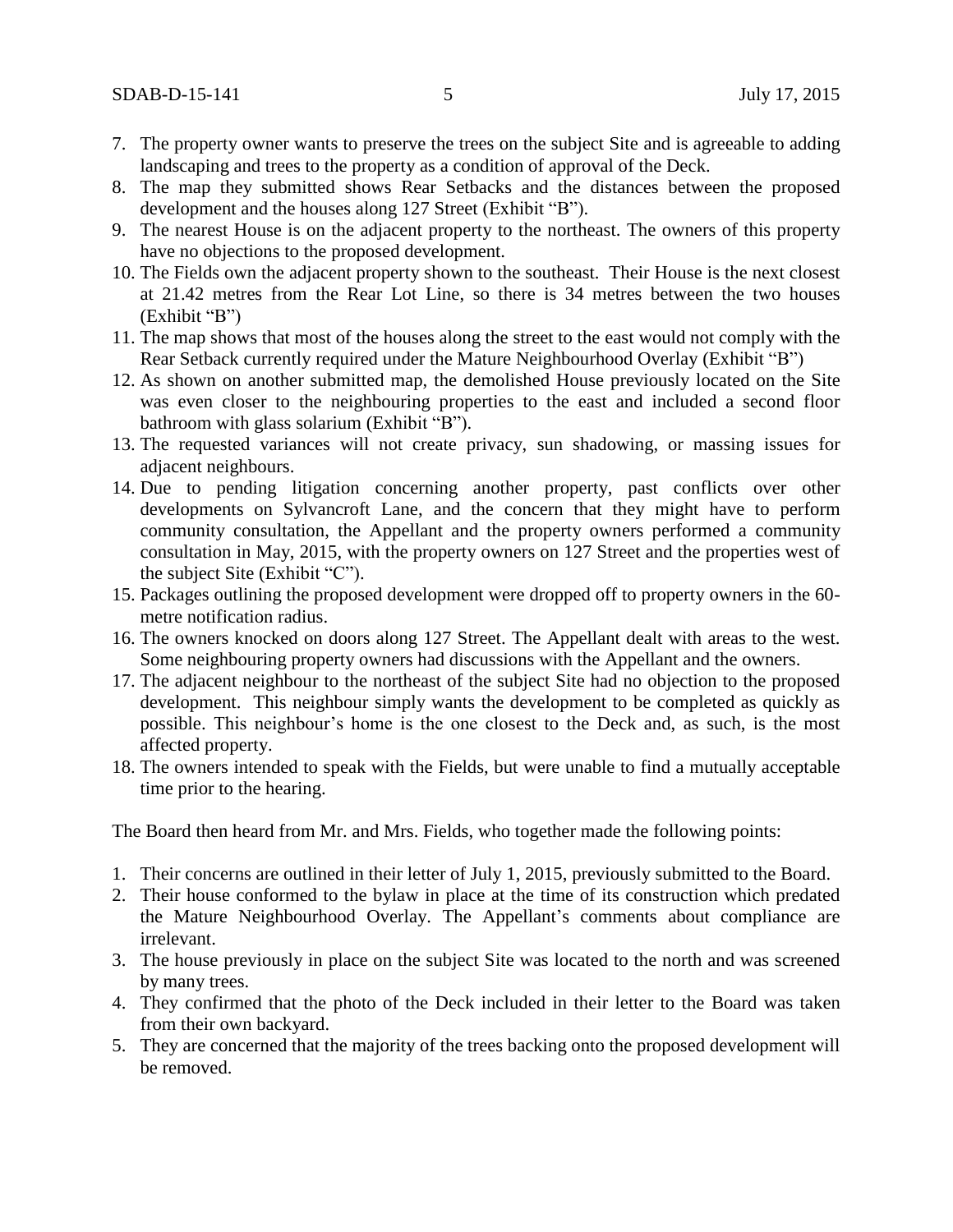- 6. The Appellant's photos in Exhibit "A" show the trees when they are leafed out. The majority of the trees on their property are deciduous. They have only one spruce tree, so in the winter there will be a direct view on to their property, excessive massing, and sunlight blockage.
- 7. They acknowledged that the property owner and the developer delivered packages regarding the proposed development; however, they do not feel that delivery constituted appropriate community consultation.
- 8. They would have contacted the owners if their number had been on the package. They did try to meet with the owners, but were unsuccessful due to the busy schedules of all parties.
- 9. They responded to the package by letter to the Development Officer dated May 27, 2015. If the package drop-off is considered adequate community consultation, then their letter should be considered adequate feedback.
- 10. The Board should be aware of the broader context. Four properties within the larger development have been dealt with so far and each has involved variances. This process feels like death by a thousand cuts for the neighbours.
- 11. They wonder if anyone is considering the whole of the project; whether all these variances are a way to overbuild the zone or *de facto* piecemeal rezoning and whether there has been a pressing need for each development to overbuild.
- 12. They note that the Appellant stated in a letter to a neighbouring property owner dated April 4, 2013, that variances to Rear Setbacks for future developments would be highly unlikely, yet he is here again seeking variances.
- 13. They are still waiting for restitution of vegetation removed from an environmental reserve that was dealt with in SDAB-D-13-157 for another Site within the Sylvancroft development.
- 14. They want a sign of goodwill that landscaping will actually be done and are asking for a landscaping plan for the subject Site.
- 15. They are concerned that granting the required variances will set precedence in the area.
- 16. In their opinion, with this being a bare land condominium development, all of the required variances should be done up front and not in a piecemeal approach.
- 17. In their opinion, the proposed development is overbuilt.

The Board then heard from Mr. and Mrs. Thomas, who together made the following points:

- 1. There is inconsistency in the information received in the packages delivered to the Board by the property owner and the developer. There appear to be changes in the elevations from those approved in 2014.
- 2. They acknowledged that the property owner made additional information available to them.
- 3. They questioned the overhanging roof structure and the Site Coverage, and requested clarification from the Development Authority concerning its inclusion in this calculation.

Mr. Booth, the Development Authority, provided clarification:

- 1. The roof projection over the Deck is not included in the calculation of Site Coverage.
- 2. He went through his calculations regarding the required Rear Setback. He confirmed a 1.5 metre variance is required for the projection of the Deck into the required Rear Setback.
- 3. He acknowledged that the neighbours in opposition sent him a consolidated response to the Community consultation initiated by the Appellant and the property owner (Exhibit "D").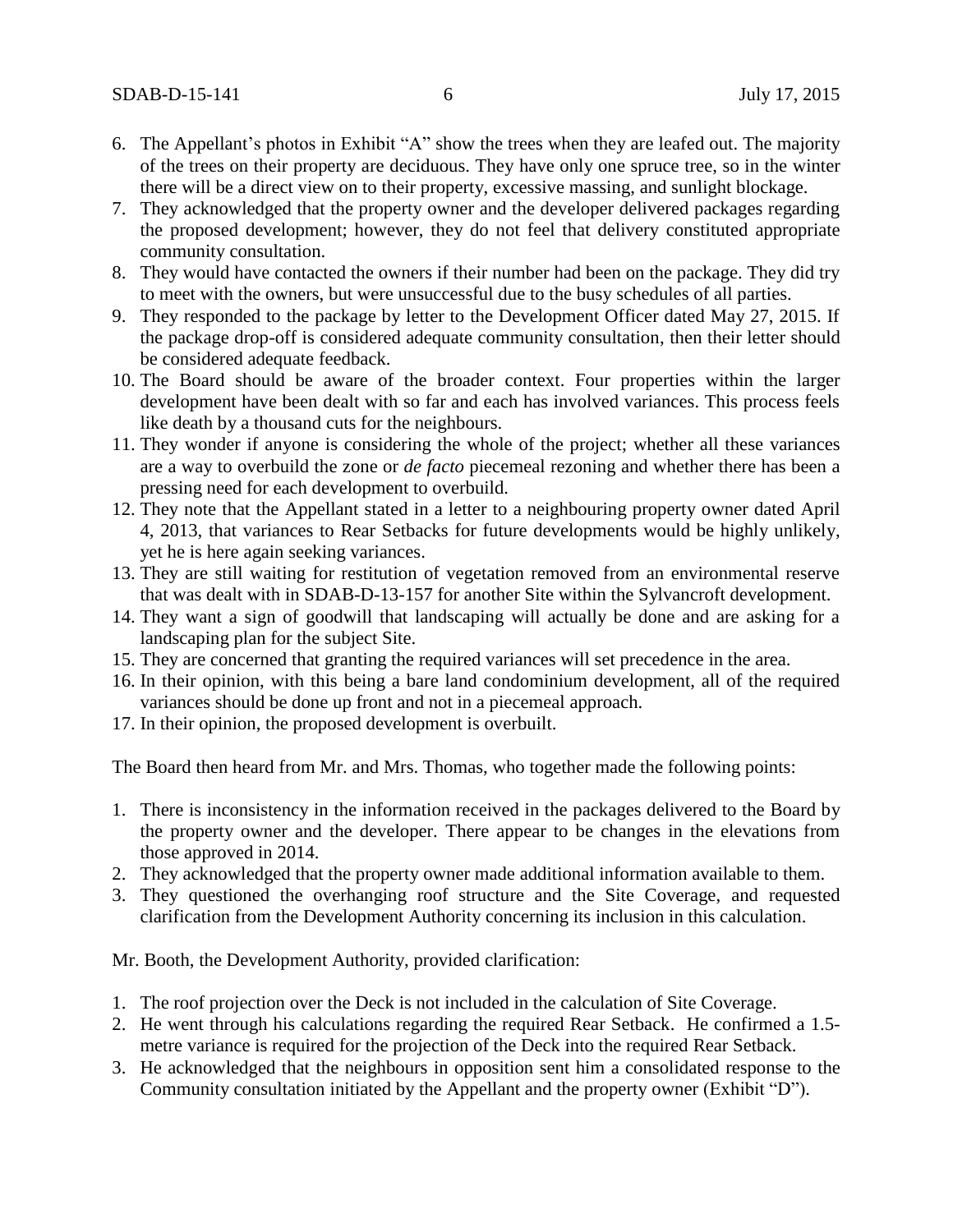Mr. and Mrs. Thomas continued to provide the following information:

- 1. The entire three-page 2014 Minor Development Permit (Exhibit "E") is a legal document which forms the approval for construction of the base building.
- 2. The "Scope of Permit" on Page 1 is actually the builder's information, not something generated by the City. The conditions appear on Page 2 and on careful reading it is clear that proposed Deck was removed.
- 3. Given it was acknowledged by the Appellant and the property owner that the Deck was a major part of the house design, they question why it was removed from the original Semidetached House application.
- 4. Mr. Thomas finds the Appellant's representations inconsistent and notes it is incredulous that a builder would not review the conditions of a development permit.
- 5. This raises the main reasons for their opposition: they are sick and tired of representations made by the Appellant to them, to the City, and to the SDAB about what is going on in this development. Mr. Thomas does not believe the Appellant. He has no issue with the homeowners, as they are entitled to rely on the Appellant, who is their builder
- 6. In their opinion, the Deck, a Platform Structure, was pulled out of the original Development Permit, as it was clear that the permit would not be approved with the Deck.
	- In their Opinion, the proposed Deck was removed so
		- a) the development could proceed as a Class A permit;
		- b) no variances would be required and no notification would be sent to neighbouring property owners;
		- c) the builder could avoid pursuing variances before the SDAB; and
		- d) the builder could continue developing, and come back later for permission for the Deck.
- 7. As noted in their letter of July 1, 2015, the power of the Board to refuse or grant a variance is set out in Section 687(3)(d)(i)(A) and (B) of the *Municipal Government Act* and it is up to the Applicant, not the people affected by the decision, to show why the Board should exercise this variance power under the Act.
- 8. Section 814.3(8) of the Mature Neighbourhood Overlay was not addressed. It states Platform Structures greater than 1.0 metres above Grade shall provide privacy screening to prevent visual intrusion into adjacent properties. In their opinion, privacy screening is necessary and there is no screening in the plans that they have seen. In the event the Board approves the Deck, it should include a condition concerning screening.

In response to questions by the Board, Mr. and Mrs. Thomas provided the following information:

1. In their opinion, the notification requirements in the Mature Neighbourhood Overlay apply even though requested variances are to requirements contained in the more general development regulations and not the Mature Neighbourhood Overlay. The notification requirements are in play because the neighbours are expected to participate given the nature of the location of the proposed development and the way in which this approval unfolded.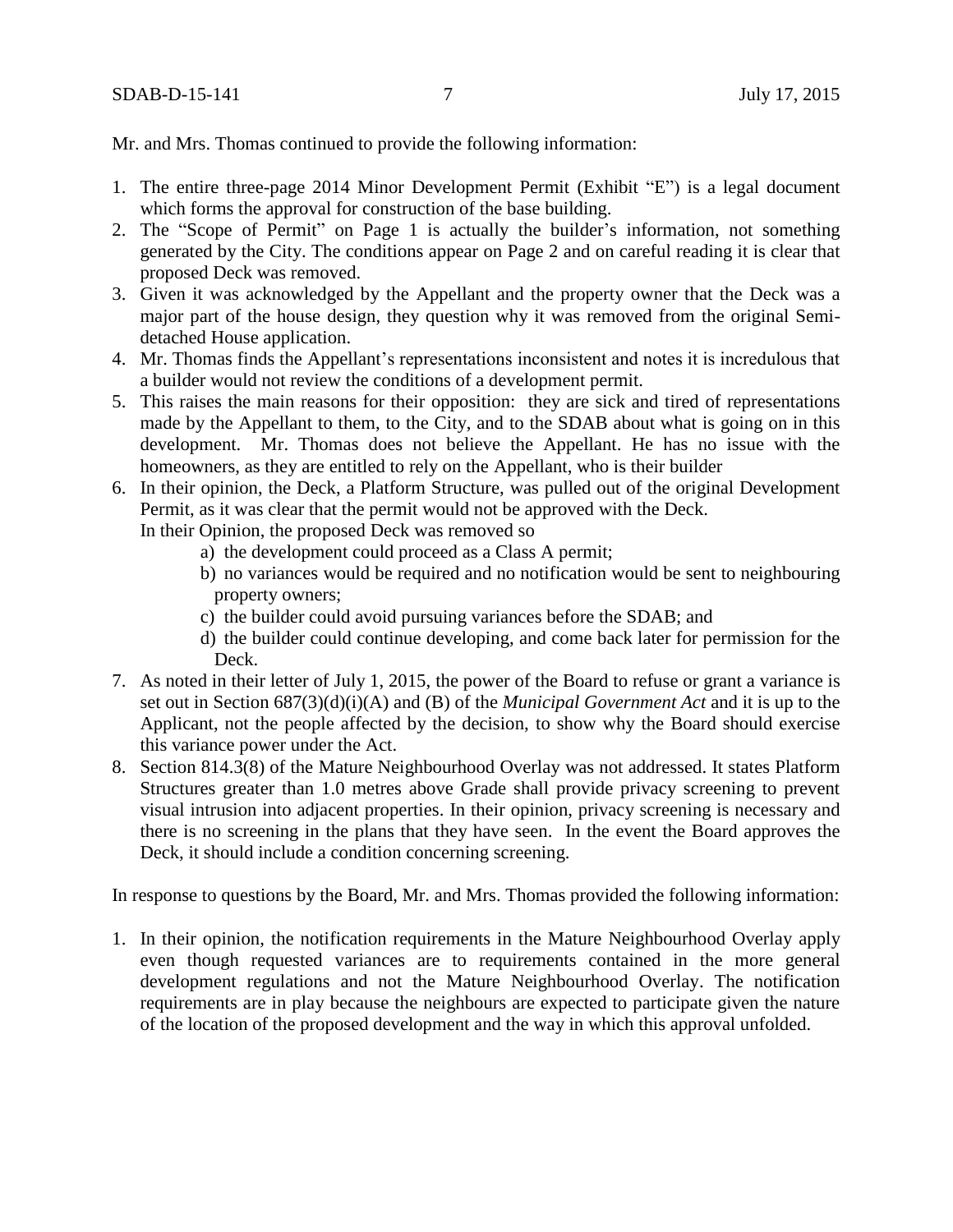- 2. They acknowledge that some effort was made for community consultation; however, they have concerns regarding this consultation process:
	- a. The 1.5-metre protrusion into the required Setback is the only variance outlined in the packages. Both of the variances requested should have been highlighted in the information packages delivered to neighbouring property owners, as required by Section 814.3(24)(b).
	- b. Responses should have been solicited and resultant modifications to address concerns documented as required by Section 814.3(24)(c). The Applicant should then have submitted this documentation to the Development Officer for compilation as required by Section 814.3(24)(d).
	- c. The array of plans and revisions are confusing.
	- d. It is difficult to compile a community consultation on something that is in the construction stage or already built.
- 3. They did not know that the only variances considered were intrusion into the Rear Setback and Site Coverage until they downloaded materials prepared for the Board for this appeal.
- 4. They urge the Board to carefully consider the neighbours' letters, which point out more technicalities than are apparent. More variances may in fact be required given what actually is being constructed on the subject Site.
- 5. In their opinion, the Appellant has a pattern of building without the appropriate permits. He proceeded without seeking a permit until the City rang the bell and required a permit for the Deck.
- 6. It is not believable that this Platform Structure was not carved out simply to avoid notification and seeking a variance on the 2013 Semi-detached House application. That is why they are here today and that is why effective consultation is impossible when the structure is already is built.
- 7. He questions whether it is appropriate to use this variance power to bail out the Applicant when he knew a Development Permit was required.
- 8. This is the fourth set of variances required for the Appellant's projects within the Sylvancroft development.
- 9. This is the only project where variances have been sought after the fact. In their opinion, the Appellant is not acting in good faith and is trying to make a run around the *Edmonton Zoning Bylaw.*
- 10. They believe the Appellant should seek appropriate rezoning of the property by City Council and stop using the SDAB to obtain rezoning one property at a time.
- 11. The Appellant's approach creates a burden and anguish for the neighbours, who are asked again and again to respond.
- 12. While they recognize that the two proposed variances are minor based on a narrow consideration of the issues or in isolation, the two proposed variances are also part of the broader circumstances that impact the community. They question whether the Board should exercise its discretion given these broader circumstances and want to ensure the Board has adequate information and looks at the total circumstance when exercising its variance power.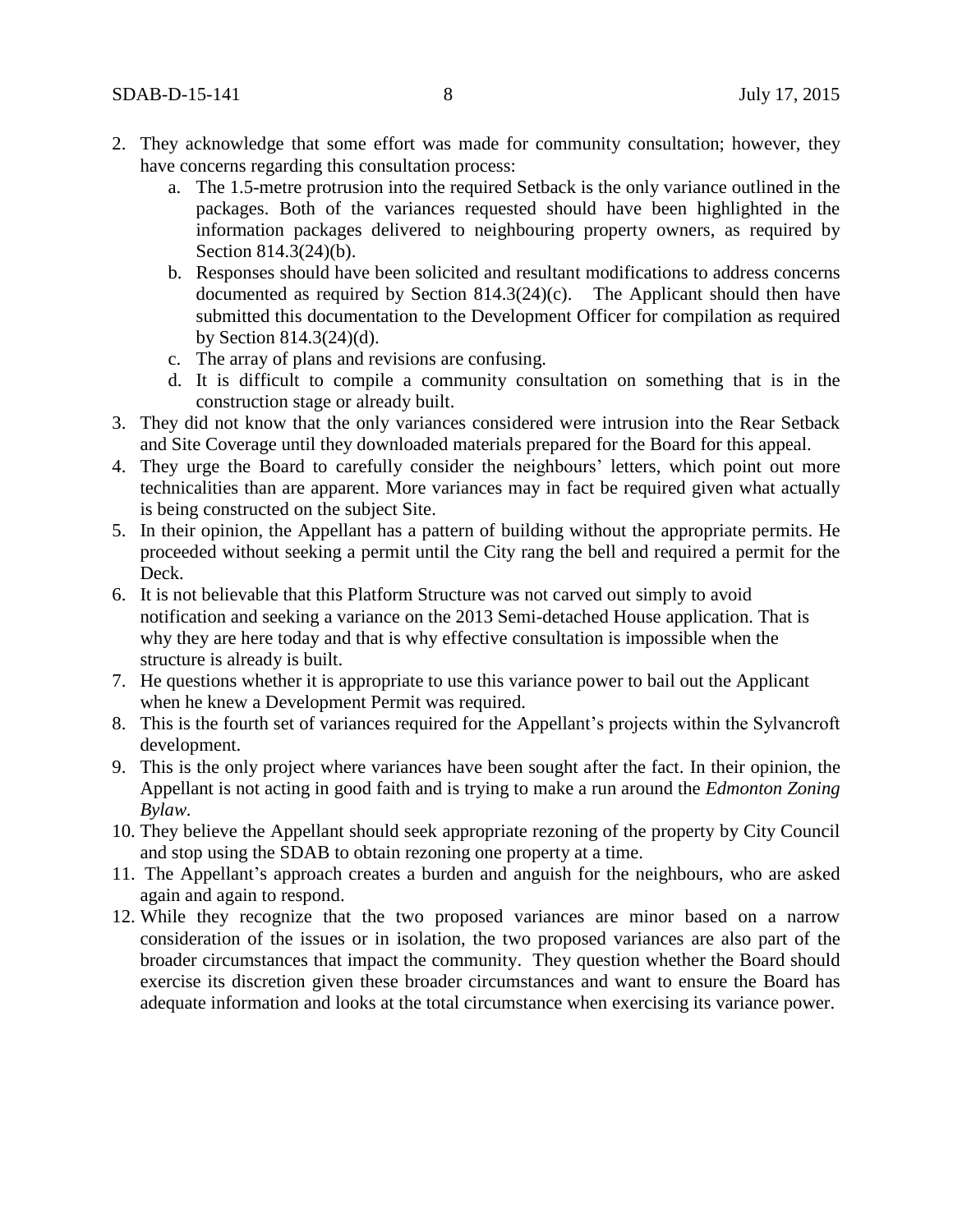In rebuttal, Mr. Hupfer made the following points:

- 1. He and his wife bought and proceeded to build a House they thought was foursquare within the Bylaw. They were surprised to find that the Deck was not included in the approved permit so they tried to reach out and compromise, but were unable to meet with the neighbours before this hearing.
- 2. In their opinion, there is sufficient distance between the two properties that are also separated by trees. There is adequate privacy and they will not be eating out on the Deck in the winter when the leaves are off the deciduous trees.
- 3. The two variances requested are minor:
	- a. The requested variance in the Site Coverage is insignificant and immaterial at only 0.76% or 2.45 square metres.
	- b. The photographs in Exhibit "A" show no appreciable difference in the views toward adjacent properties to the East from within the House, from 2.0 metres on to the Deck and from 3.0 metres on to the Deck.
- 4. He clarified that the revised south elevation shows the stairs have been changed. They were cut back to improve the look of the House, but that has nothing to do with the Deck.
- 5. With regard to the concerns about the process, he clarified that they were not aware a variance would be required in the original Development Permit. If they had known, they would have started earlier. They thought they had an approved permit.

Mr. Thompson made the following points:

- 1. There are plenty of trees on the adjacent properties.
- 2. He never said that neighbouring houses did not conform to the rules in place at the time of their construction; his point is that the neighbours are vehemently trying to deny what they enjoy as they built their houses prior to the Mature Neighbourhood Overlay.
- 3. Contact information was included in the packages left with the property owners.
- 4. He personally did not set the time for responses. He is required to contact property owners at different times of the day and only has 21 days to provide responses to Sustainable Development based on the Mature Neighbourhood Overlay.
- 5. With regard to an impact on sunlight, in the summer trees will screen the proposed development and in the winter the property owners will not be using the balcony.
- 6. He reviewed the circumstances and the history of variances requested on other developments in Sylvancroft.
- 7. The neighbours are saying that no variances should ever be granted for properties that are contiguous with their properties. If this is true, the area would be unique because the Bylaw allows for variances city-wide.
- 8. The neighbours must show negative impacts of the variance and he has not heard much to date to substantiate the claimed negative impacts.
- 9. The neighbouring property owned by the Fields is the only property that may be affected. The Thomas house is located three doors south of the Fields' property.
- 10. The reference to his representation (in a letter written in the context of another SDAB appeal) that variances would not be sought for the subject Site is irrelevant and he noted the agreement upon which any such representation was based never in fact came to fruition.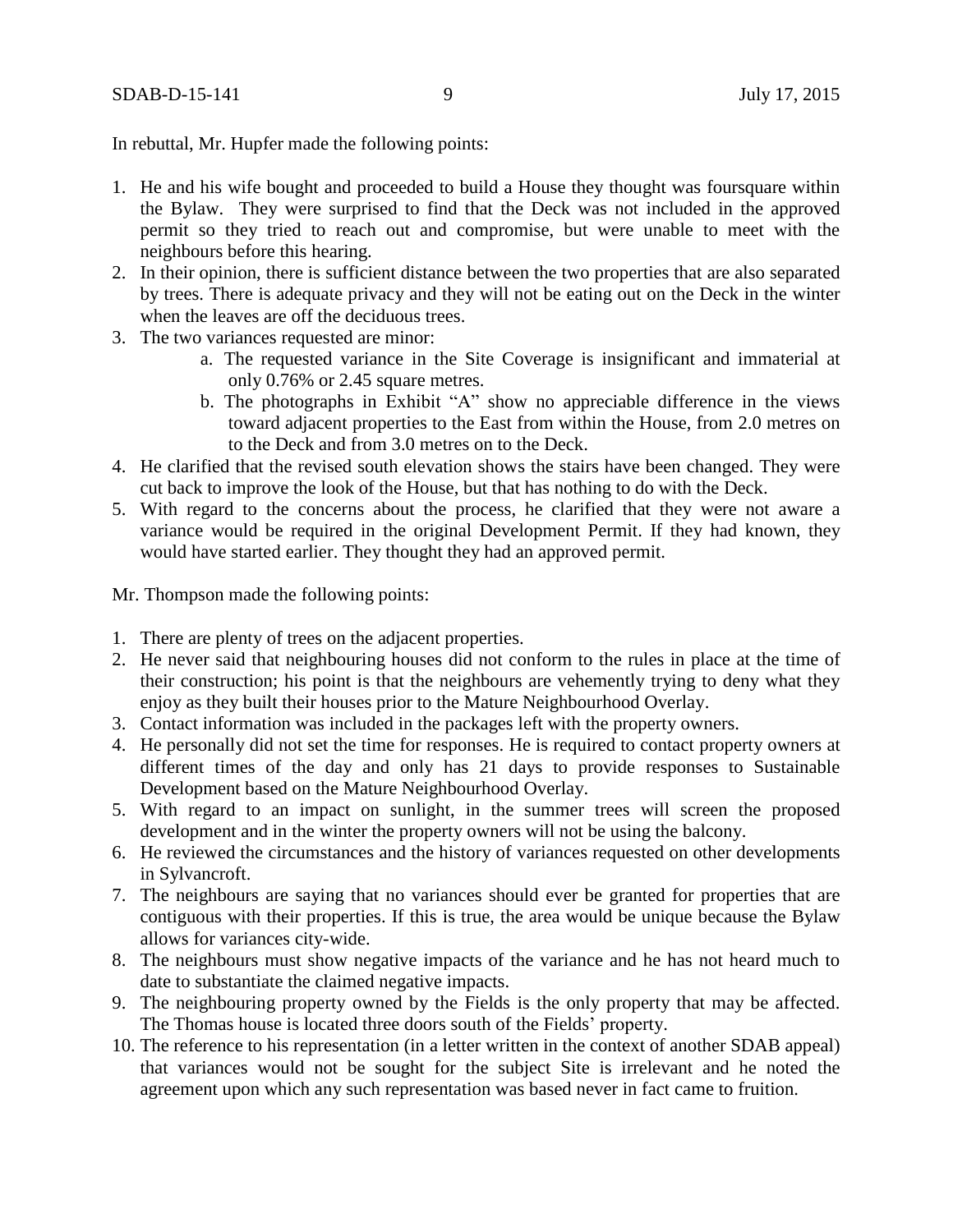- 11. His integrity has been attacked by the suggestion that he has an incorrigible habit of going after variances on every project. Arguments have been made about his business practices, not about the requested variances.
- 12. The House Company has high business standards and has never experienced this type of conflict in 28 years of operation.
- 13. With regard to the request for clearer plans during Community consultation, the Appellant noted that during earlier meetings with the Mr. and Mrs. Thomas clear-cutting and oversized windows were raised, but not questions concerning plans.
- 14. The neighbours think that the Deck is a ploy for the property owner to look into their backyard; however, privacy works both ways.
- 15. He clarified that the community consultation documented in Exhibit "C" was performed on his own initiative. Based on his own review of his 2015 Deck Application, a single variance to Section 44 adding 1.1 metres to the allowed 2.0 metres projection was required. That variance and a Site Plan were included in the consultation packages.
- 16. He did not have the Development Authority's decision at the time he prepared the packages and undertook the community consultation.
- 17. He was not aware that a community consultation was not required. He only completed it based on prior experience and to avoid the notification issues that arose in another development in Sylvancroft currently before the Court of Appeal on the issue of community consultation.

### **Decision:**

The appeal is ALLOWED and the decision of the Development Authority is REVOKED. The development is GRANTED as applied for to the Development Authority, subject to the following CONDITIONS:

- 1. The deck shall provide privacy screening to prevent visual intrusion into adjacent properties as required under Section 814.3(8).
- 2. Landscaping shall be provided in the Rear Yard, and in particular along the Rear Lot Line to increase privacy between the subject Site and all adjacent properties.

In granting the development, the following variances to the *Edmonton Zoning Bylaw* are allowed:

1. The maximum allowed projection of 2.0 metres for Platform Structures in Section 44.3(a) is increased by 1.5 metres to permit a projection of 3.5 metres into the required minimum Rear Setback (16.0 metres).

2. The total maximum Site Coverage of 42% for Semi-detached Housing with a Site area less than  $600$  metres required in Section  $140.4(10)(d)$  is increased by  $0.76\%$  (2.45 metres squared) to permit a total maximum Site Coverage of 42.75%.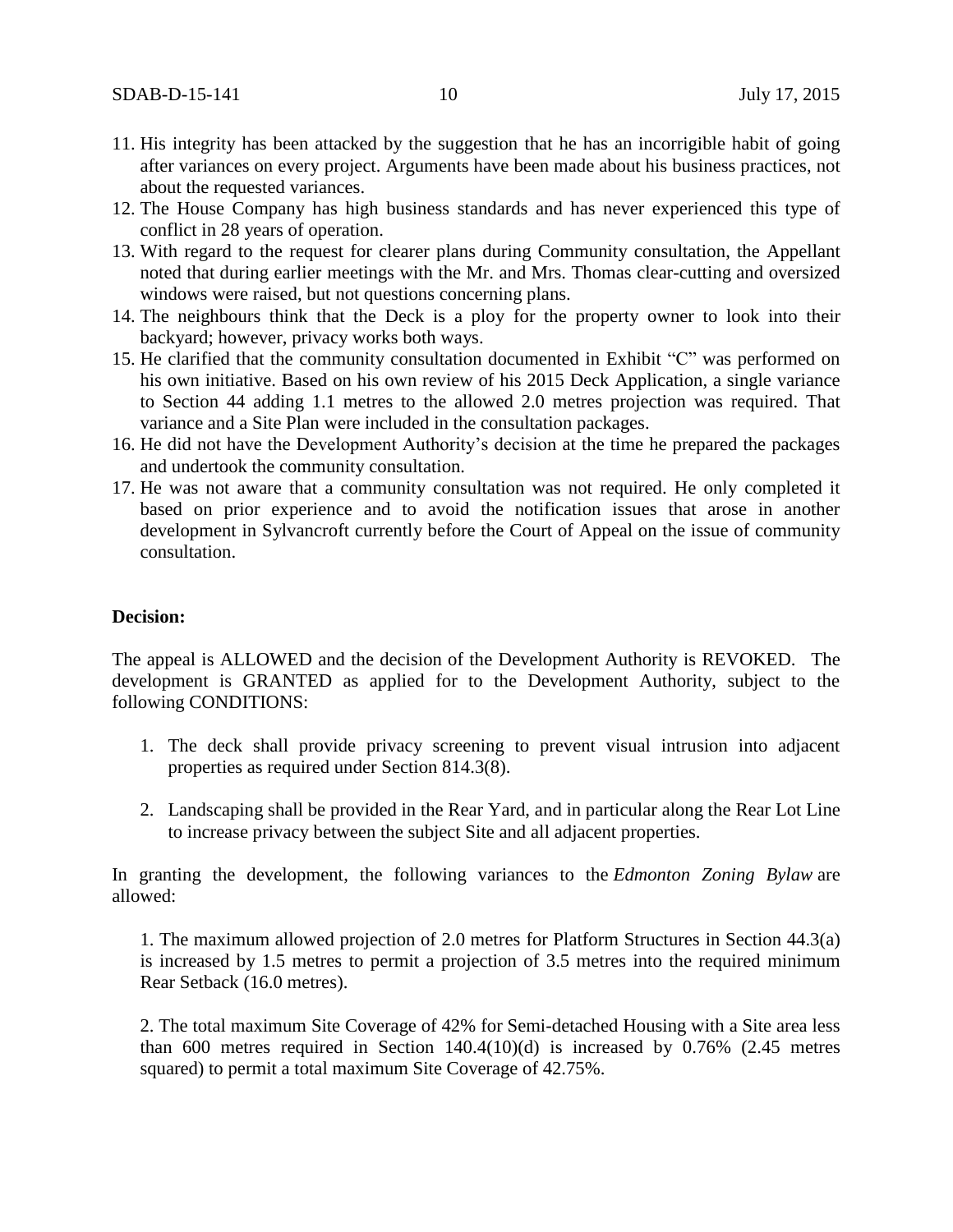#### **Reasons for Decision:**

The Board finds the following:

- 1. This is an appeal of the June 4, 2015, decision of the Development Officer refusing an Application for Deck Development and Building Permit number 145296516-016 to construct a rear uncovered deck (3.10m x 6.4m @ 4.3m in Height) (the "Deck").
- 2. The Deck is Accessory to a Permitted Use in the RF3 Small Scale Infill Residential Zone.
- 3. The Deck is a "Platform Structure" as defined in Section 6.1(74).
- 4. The Appellant appealed the June 4, 2015, refusal in part on the ground that the Deck was previously approved in a Minor Development Permit for a Semi-detached House approved January 30, 2014 (the "2014 Minor Development Permit"). (Exhibit "E")
- 5. The Board does not accept this ground of appeal.
- 6. The Board received conflicting evidence and submissions concerning whether the Deck had been included in the 2014 Minor Development Permit and notes the following:
	- a. The 2014 Minor Development Permit contains inconsistencies or ambiguities as to whether or not the Deck was included in the permit (Exhibit "E").
	- b. The Deck is specifically listed as one of a number of structures under the heading "Scope of Permit" on page 1 of the 2014 Minor Development Permit, as "rear balcony (3.1 m x 6.4m)." (Exhibit "E").
	- c. Page 2 of the 2014 Minor Development Permit states the permit is subject to a number of conditions that then follow. The first of these conditions provides that the development approval authorizes the construction of a list of structures. This list includes all items appearing under "Scope of Permit" on page 1 with the exception of the "rear balcony (3.1 m x 6.4m)" which does not appear. (Exhibit "E").
	- d. The Deck is not mentioned anywhere else in the 2014 Minor Development Permit. (Exhibit "E").
	- e. The site plan on file accompanying the 2014 Minor Development Permit is stamped "APPROVED January 30, 2014." The Deck appears on this site plan. It has been circled in read ink and a notation has been added which reads, "3.1 metres by 6.4 metres balcony – not included in DP Approval" (Exhibit "E").
	- f. The accompanying South Elevation for the property shown at the hearing includes the Deck. It is stamped APPROVED Aug 19 2014 and lists the same permit number. There is no notation excluding the Deck on this South Elevation. (Exhibit "F").
	- g. The Building Permit associated with the 2014 Minor Development Permit was shown at the hearing. It lists the Deck in its Scope of Application and is stamped approved.
	- h. In January, 2014, when the 2014 Minor Development Permit was issued, the Appellant understood it to be a Class A Permit without variances. The Appellant confirmed that he received a call at that time from the Development Authority indicating that the Deck could not be approved, but he could not recall if she said a separate permit would be required.
	- i. After reviewing all the documents he received in August, 2014, the Appellant concluded the Deck was approved.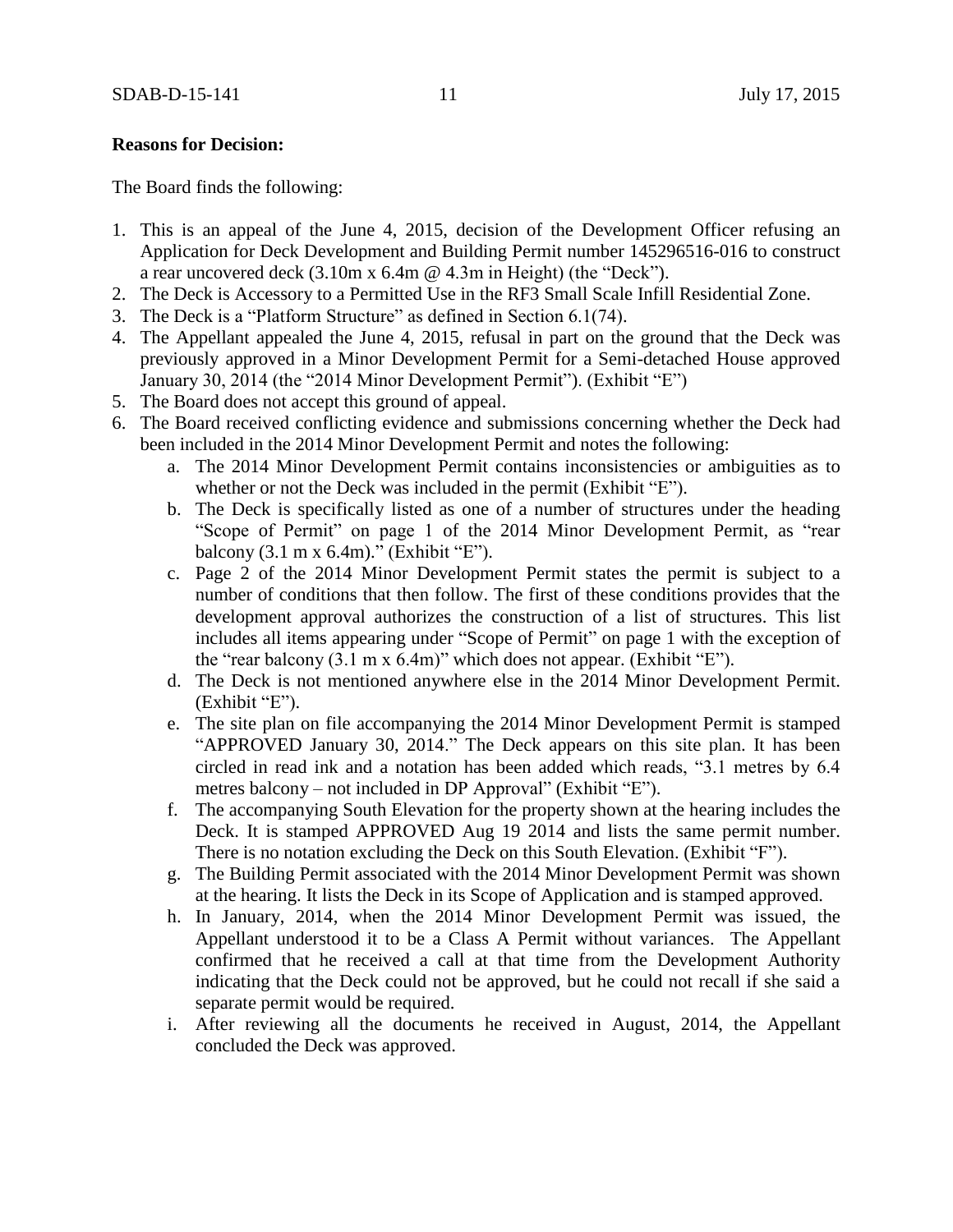- 7. Based on the evidence provided at the hearing, including the submission of the Development Officer and the Site Plan approved in 2014, the Board accepts that if the Deck had been included in the approved development, a variance to Section 44.3(a) of the *Edmonton Zoning Bylaw* would have been required and the project could not have proceeded as a Class A development.
- 8. The Board accepts the evidence of the Development Officer that, with the deletion of the Deck, it was determined that the application complied with all development regulations under the *Edmonton Zoning Bylaw*, including the Rear Setback required under the Mature Neighbourhood Overlay, and the permit proceeded as a Class A development.
- 9. Based on the above, the Board concludes that the Deck (the subject of this appeal) was not included in the 2014 Minor Development Permit and that a separate Application for Development Permit was required for the Deck.
- 10. The required Application for Deck Development and Building Permit was made on April 17, 2015 (the "2015 Deck Application"), and refused June 4, 2015, because of non-compliance with two development regulations: an excess in the maximum allowable projection of a Platform Structure into the Rear Setback [(Section 44.3(a)]) and an excess in the maximum allowable Site Coverage for Semi-detached Housing [(Section 140.4(10)(d)]).
- 11. The Appellant appealed this refusal and is seeking variances to the two regulations cited in the refusal.
- 12. Authority to grant the appeal and approve the Deck with the two requested variances is set out in Section 687(3) of the *MGA* which provides that the Board:

(d) may make an order or decision or issue or confirm the issue of a development permit even though the proposed development does not comply with the land use bylaw if, in its opinion,

- (i) the proposed development would not
	- (A) unduly interfere with the amenities of the neighbourhood, or
	- (B) materially interfere with or affect the use, enjoyment or value of neighbouring parcels of land,

and

(ii) the proposed development conforms with the use prescribed for that land or building in the land use bylaw.

- 13. A 1.5-metre variance to Section 44.3(a) increasing the allowable projection from 2.0 to 3.5 metres into required Rear Setback (16.0 metres) is granted for the following reasons:
	- a. The Board accepts the Development Officer's calculations about the magnitude of the required variance: the proposed development requires a variance of 1.5 metres to Section 44.3(a) increasing the allowed projection from 2.0 metres to 3.5 metres into the minimum required Rear Setback of 16.0 metres. In other words, under Section 44.3(a) the Deck must be located at least 14.0 metres from the Rear Lot Line. The Site Plan indicates the Deck is to be located 12.5 metres from the Rear Lot Line. The difference is 1.5 metres.
	- b. The photos taken from the Deck by the property owner (Exhibit "A") and the aerial photo (Exhibit "B") show that significant amounts of mature vegetation on the adjacent properties in conjunction with the remaining mature vegetation on the subject Site effectively screen the adjacent properties from one another.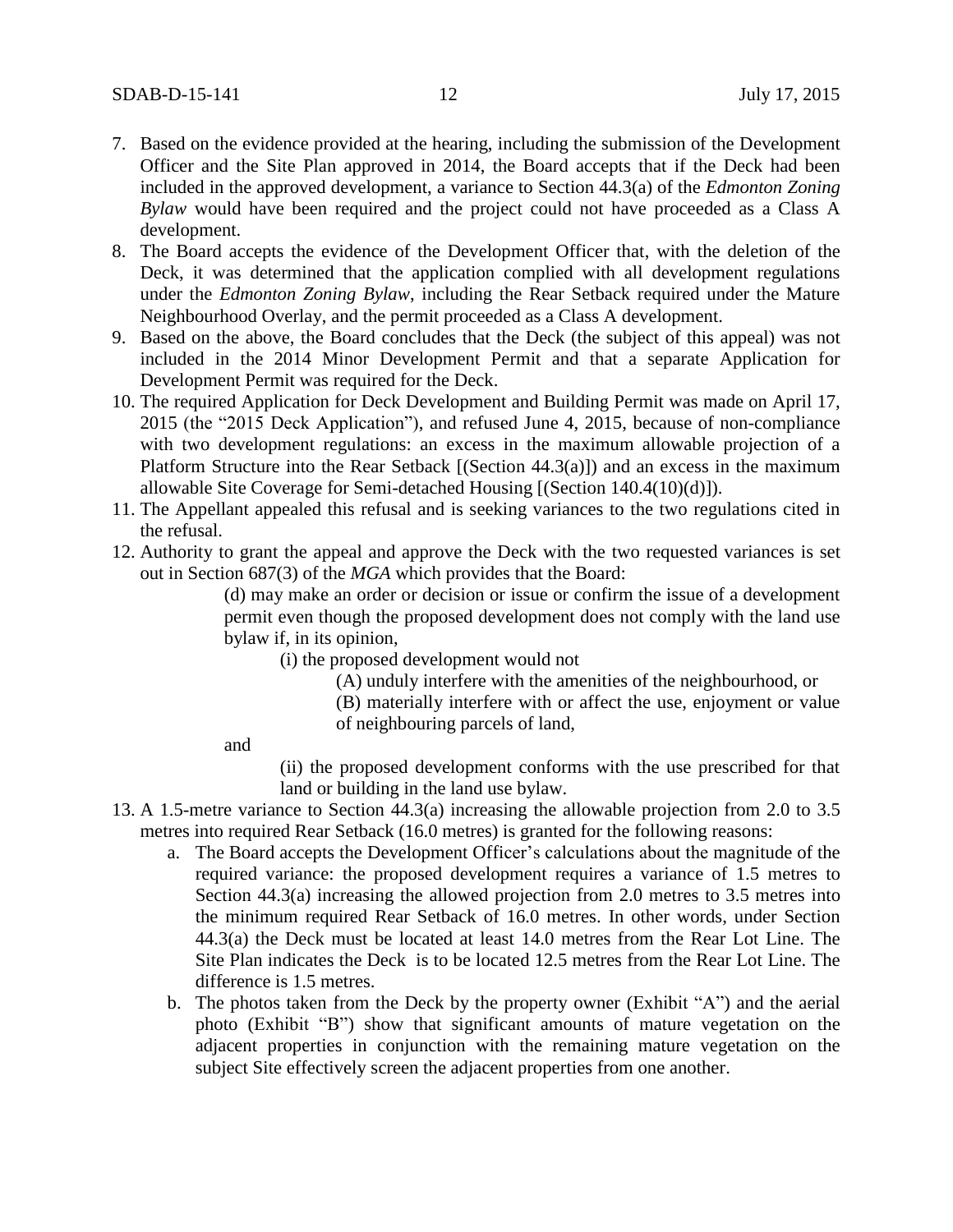- c. Privacy screening to prevent visual intrusion into adjacent properties required per Condition 1 of this decision and new landscaping required per Condition 2 of this decision will further ameliorate any privacy issues.
- d. The house nearest to the Deck is located on the adjacent lot to the northeast. Its owner, arguably the most affected neighbour, has no objection to the variance and wants the development to proceed to completion as soon as possible.
- e. Based on the plans submitted by the Appellant, there is a significant distance (32.92 metres) between the closest point of the Deck (located 12.5 metres from the Rear Lot Line) and the closest point of the Fields residence, the second nearest house on the adjacent property southeast of the subject Site (located 21.42 metres from the Rear Lot Line). (Exhibit "B")
- f. The adjacent properties to the east are offset slightly from the subject Site and the sightlines between developments are therefore at an angle, creating more distance between those two houses and the Deck.
- g. While no sun shadow studies were submitted, the Board finds sun shadowing from the additional projection of the Deck is unlikely to be a concern due to the distance between it and the adjacent properties to the east, the fact that the Deck is located at 4.3 metres in Height (well below the roof line of the Principal Dwelling), and the preexisting sun shadowing impacts of mature vegetation located between the Deck and the neighbouring properties.
- h. Photos taken by the owner depicting various sightlines toward the adjacent neighbours from the rear of the Principal Dwelling, from the Deck at a point 2.0 metres east of the Principal Dwelling and from the Deck at a point 3.0 metres east of the Principal Dwelling demonstrate there is no material difference with respect to visibility or visual intrusion into the privacy of the adjacent neighbouring properties at the point of the requested variance in comparison to points within the allowed projection. (Exhibit "A")
- 14. Based on the Site Plan approved with the 2014 Minor Development Permit, the total Site Coverage (including the Deck) was within the maximum allowed when evaluated for the entire original lot. However, this same configuration results in an excess of 0.75% of the allowable Site Coverage when the owner's property is considered on its own for the 2015 Deck Application.
- 15. The Board grants the required variance to the maximum allowable Site Coverage under Section 140.4(10)(d) for the following reasons:
	- a. The requested variance is very small, amounting to 0.76% or 2.45 metres squared.
	- b. Given the existing mature vegetation, the distance between the Deck and neighbouring properties along 127 Street, and Conditions 1 and 2 described above in the reasons for allowing a projection variance, the Board agrees with the submission of the Appellant that allowing an excess in Site Coverage of 2.45 metres squared would not create a material massing impact, unduly interfere with the amenities of the neighbourhood, or materially interfere with or affect the use, enjoyment or value of neighbouring properties.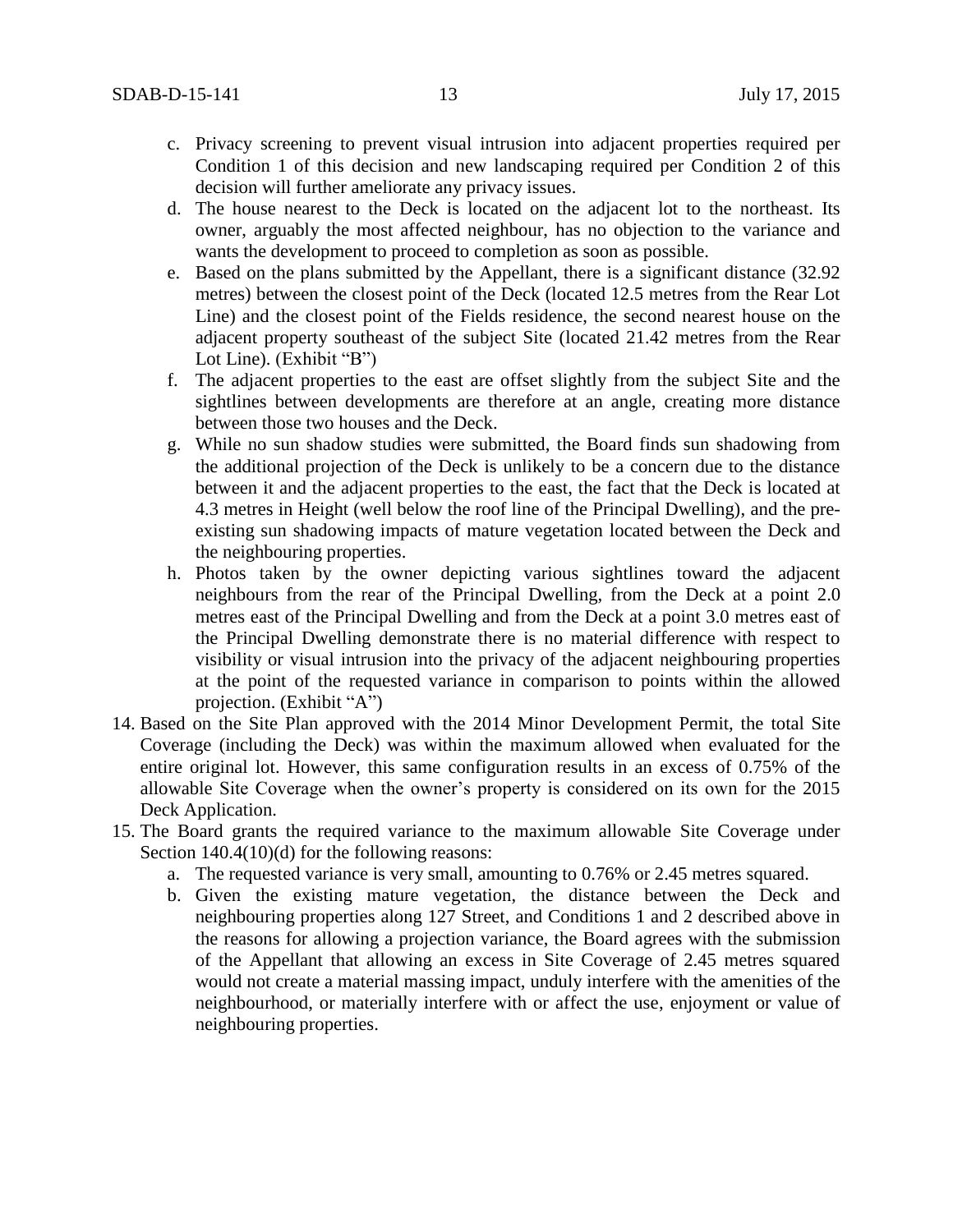- 16. In making this decision, the Board has considered the oral representations of the opposing, neighbours, the letters submitted to the Board dated July 1, 2015, and the joint written response sent to the City dated May 27, 2015, and signed by owners of six neighbouring properties along 127 Street (Exhibit "D").
- 17. In addition to their oral and written submissions about privacy, use enjoyment, and amenities, the neighbours identify three core issues of concern in the joint written response:
	- 1. "Consultation" initiated **after** the unapproved structure has been built.
	- 2. The failure of the City to monitor this development and stop construction of an illegal structure.
	- 3. The unacceptable practice of The House Company in seeking, on a piecemeal basis, variances for buildings within the Sylvancroft site.
- 18. The first core issue concerns the sufficiency of the community consultation, particularly given that the Deck appears to be under construction as shown in the photo submitted by the neighbouring property owners.
- 19. The Appellant and the owners voluntarily engaged in a form of community consultation. They knocked on doors and distributed materials which described the proposed projection variance. These materials also included a proposed site plan clearly identifying the Deck, a request for feedback within a specified timeframe, and contact information. Unfortunately, as the Appellant did not wait for input or a decision from the Development Officer concerning the Deck, the distributed notices were inaccurate and incomplete.
- 20. The Development Officer determined that approval of the 2015 Deck Application:
	- a. requires a variance in Section 44.3(a) (a general development regulation for projection into required Setbacks);
	- b. requires a variance to Section 140.4(10)(a) (a development regulation for the RF3- Small Scale Infill Development Zone for maximum Site Coverage); and,
	- c. does not require a variance to any of the regulations contained in the Mature Neighbourhood Overlay, which are found under Section 814 of the *Edmonton Zoning Bylaw*.
- 21. Therefore, the Development Officer concluded that a community consultation under Section 814.3(24) was not required for the 2015 Deck Application.
- 22. The Board agrees with this conclusion. It is consistent with a plain and purposive reading of Sections 814.1 and 814.3(24).
- 23. Section 814.1 sets out the general purpose of the Mature Neighbourhood Overlay:
	- "The purpose of this Overlay is to ensure that new low density development in Edmonton's mature residential neighbourhoods is sensitive in scale to existing development, maintains the traditional character and pedestrian-friendly design of the streetscape, ensures privacy and sunlight penetration on adjacent properties and **provides opportunity for discussion between applicants and neighbouring affected parties when a development proposes to vary the Overlay regulations."** [Emphasis added]
- 24. Section 814.3(24) of the Mature Neighbourhood Overlay requires community consultation as specified in subsections (a)-(d): "[w]hen a Development Permit application is made **and the Development Officer determines that the proposed development does not comply with the regulations contained in this Overlay**." [Emphasis added].
- 25. Given the Board's conclusion that community consultation under Section 814.3(24) is not required, sufficiency of community consultation is a moot point.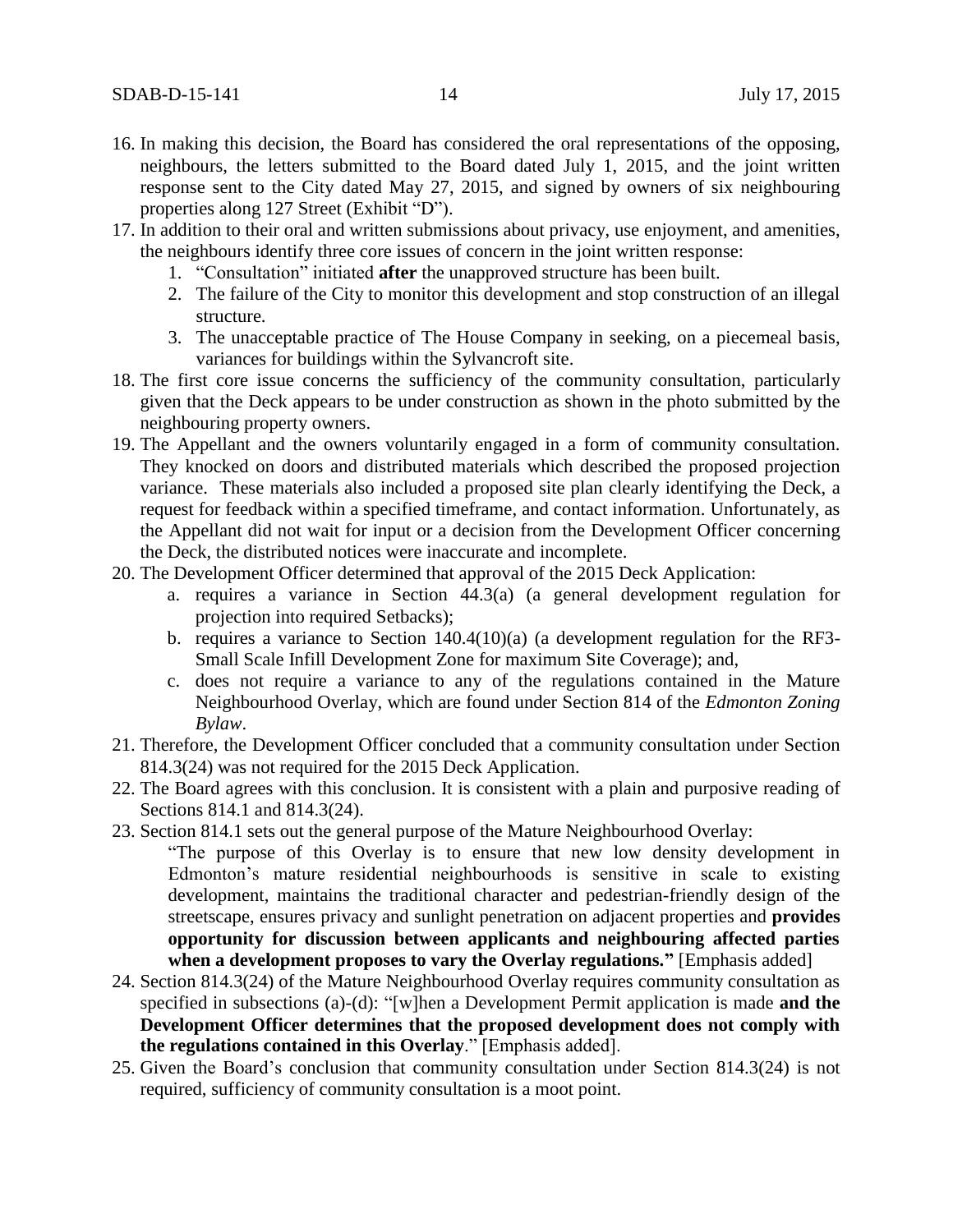- 26. The second core issue involves concerns over compliance with respect to the Deck and with respect to other aspects of the Semi-detached House, including unauthorized construction, deviation from the approved plans, and the possibility of stop orders.
- 27. The Board notes compliance issues concerning the 2014 Minor Development Permit and any aspects of the Semi-detached House other than the Deck are beyond the scope of this appeal.
- 28. Compliance matters are dealt with by Bylaw Enforcement and are beyond the Board's authority. The specific authority to issue stop orders lies with the City under Section 645 of the *MGA* and is beyond the purview of the Board. Per Section 685 of the *MGA*, the Board's authority concerning stop orders is restricted to appeals of previously issued stop orders.
- *29.* The third core issue is an objection to a wider course of conduct whereby the Appellant applies for variances on a piecemeal basis which effectively circumvents the Bylaw and results in *de facto* rezoning.
- 30. All parties have confirmed that the current appeal is but one of a number of contentious developments on Sylvancroft Lane involving the Appellant developer and the neighbouring property owners. Some of these developments have been the subject of prior appeals to the SDAB and one is currently before the Court of Appeal of Alberta.
- 31. The Board recognizes that the concerns of the opposing neighbours extend beyond the permit under appeal to the initial 2104 Minor Development Permit and to other developments on Sylvancroft Lane. However, as in all other cases, the Board is tasked to consider the merits of **this** individual appeal on its merits and to determine whether the two requested variances meet the test in Section 687(3)(d) of the *MGA*, based on planning considerations.
- 32. In the opinion of the Board, the issue of whether or not the Appellant has sought variances on other developments is not relevant to this appeal.
- 33. The Board notes that at the hearing Mr. Thomas acknowledged that the two requested variances, considered narrowly or in isolation, were "minor," but then urged the Board to consider the broader context in making this decision.
- 34. Based on the above, it is the opinion of the Board that the test set out in Section 687(3)(d) of the *MGA* has been met; the Board is satisfied that the proposed development, a deck which includes the two requested variances and two conditions, would not unduly interfere with the amenities of the neighbourhood, nor materially interfere with or affect the use, enjoyment or value of neighbouring parcels of land.

#### **Important Information for the Applicant/Appellant**

- 1. This is not a Building Permit. A Building Permit must be obtained separately from Sustainable Development, located on the  $5<sup>th</sup>$  Floor, 10250 – 101 Street, Edmonton.
- 2. Obtaining a Development Permit does not relieve you from complying with:
	- a) the requirements of the *Edmonton Zoning Bylaw*, insofar as those requirements have not been relaxed or varied by a decision of the Subdivision and Development Appeal Board,
	- b) the requirements of the *Alberta Safety Codes Act*,
	- c) the *Alberta Regulation 204/207 – Safety Codes Act – Permit Regulation*,